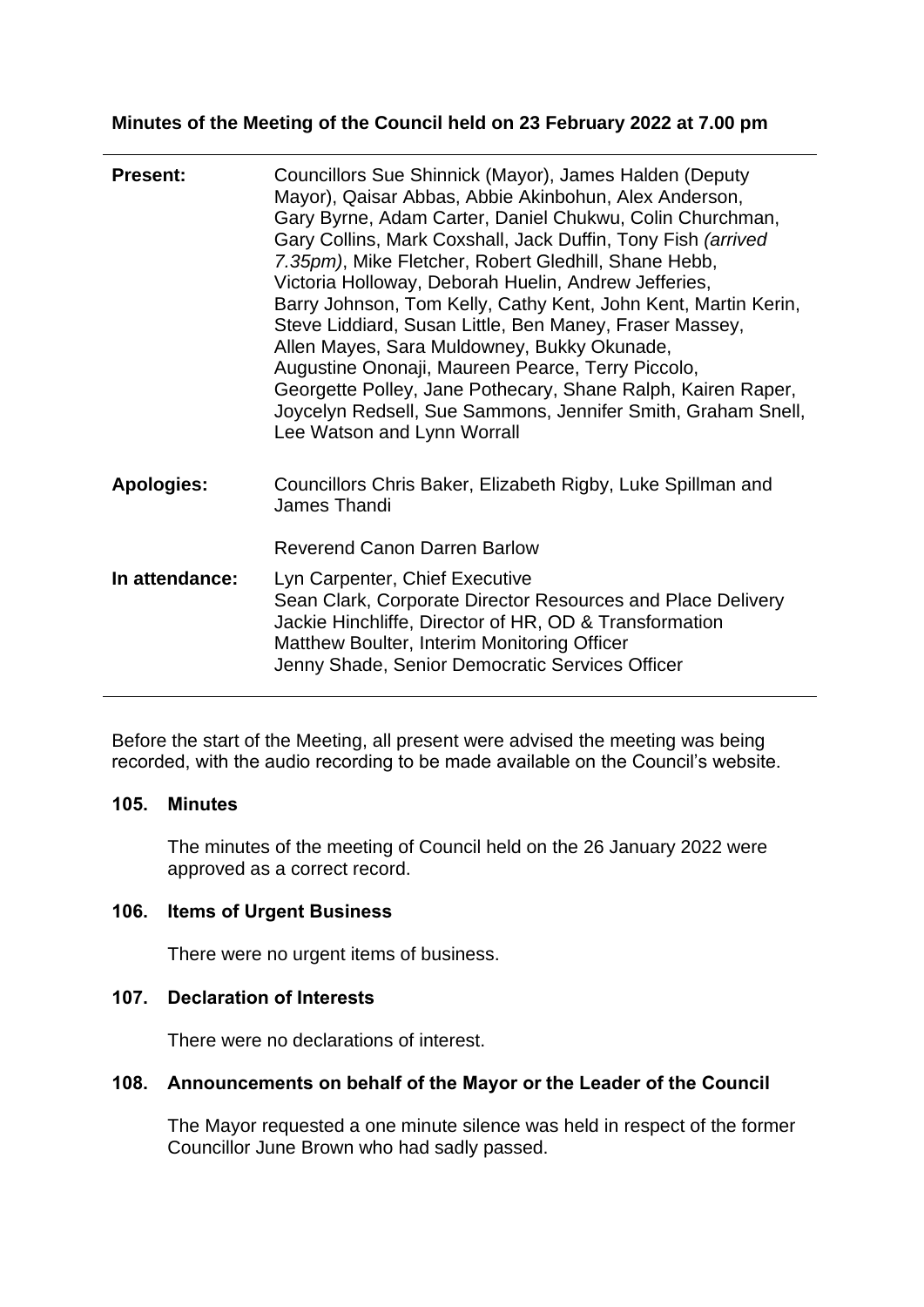The Mayor stated this month instead of providing refreshments she had made donations to Cancer Research.

The Mayor also stated she had planted a tree with Councillor Jefferies in Ockendon in honour of the Queen's Platinum Jubilee and urged members to let officers know what area in their ward they would like their tree planted.

Councillor Gledhill, Leader of the Council, made the following announcements:

Council Chamber - Disappointed we were not in the new chamber this evening as hoped, this had been due to a combination of Covid outbreaks and supply difficulties that had gone on longer than expected with the finishing touches inside being not up to the standard we would expect and were being rectified by Keir. The Leader assured Members this had not come at any extra expense to the project or more importantly to the taxpayer.

Covid Update - From tomorrow, the rules and restrictions around Covid were to be lifted. Instead, there would be guidance and each of us would have to make our own decisions about how best to manage the risk of Covid, much as we had done for many years with seasonal flu and other illnesses. Thurrock had seen significant reductions in the number of people testing positive for Covid in the past few weeks with Thurrock going from being amongst the Upper Tier Local Authorities with the highest rate of infections to now being among some of the lowest. The Leader stated we should all be proud of what had been achieved so far. This was thanks to everyone doing all they could to keep one another safe. However, it needed to be said that Covid had not disappeared and was still important that as many people sought the protection of the vaccines. Thanks to £485,000 in Government funding, the Council were able to do more out-reach work to encourage as many people as possible to take up the offer of a vaccine. Over the past few days, the Government's National Surge Rapid Response Team had dropped leaflets through letterboxes in West Thurrock, South Stifford, South Chafford and some parts of Grays Riverside, making residents aware of the vaccination opportunities local to them. This week, a pop-up vaccine centre had been in operation at Ikea Lakeside and next week there will be one at South Essex college campus with other pop-ups opening in the future. The Council had repeatedly asked partners in the NHS to make sure they were spread across the whole of Thurrock and shared details of where these were and when. The best advice the Leader could give to residents was to make sure they were keeping up to date with guidance and travel rules by visiting the gov.uk website. This was especially important if they were planning to travel where the rules and requirements were likely to be different.

Storm Damage – Took the opportunity to thank officers and residents that worked so hard last Friday and over the weekend to make sure residents were safe and the borough could keep moving following the high winds and rain. The Highways teams dealt with a number of issues including fallen or damaged lampposts and incidents including collapsed walls and other structures, bricks and roof tiles being blown onto the road and damaged road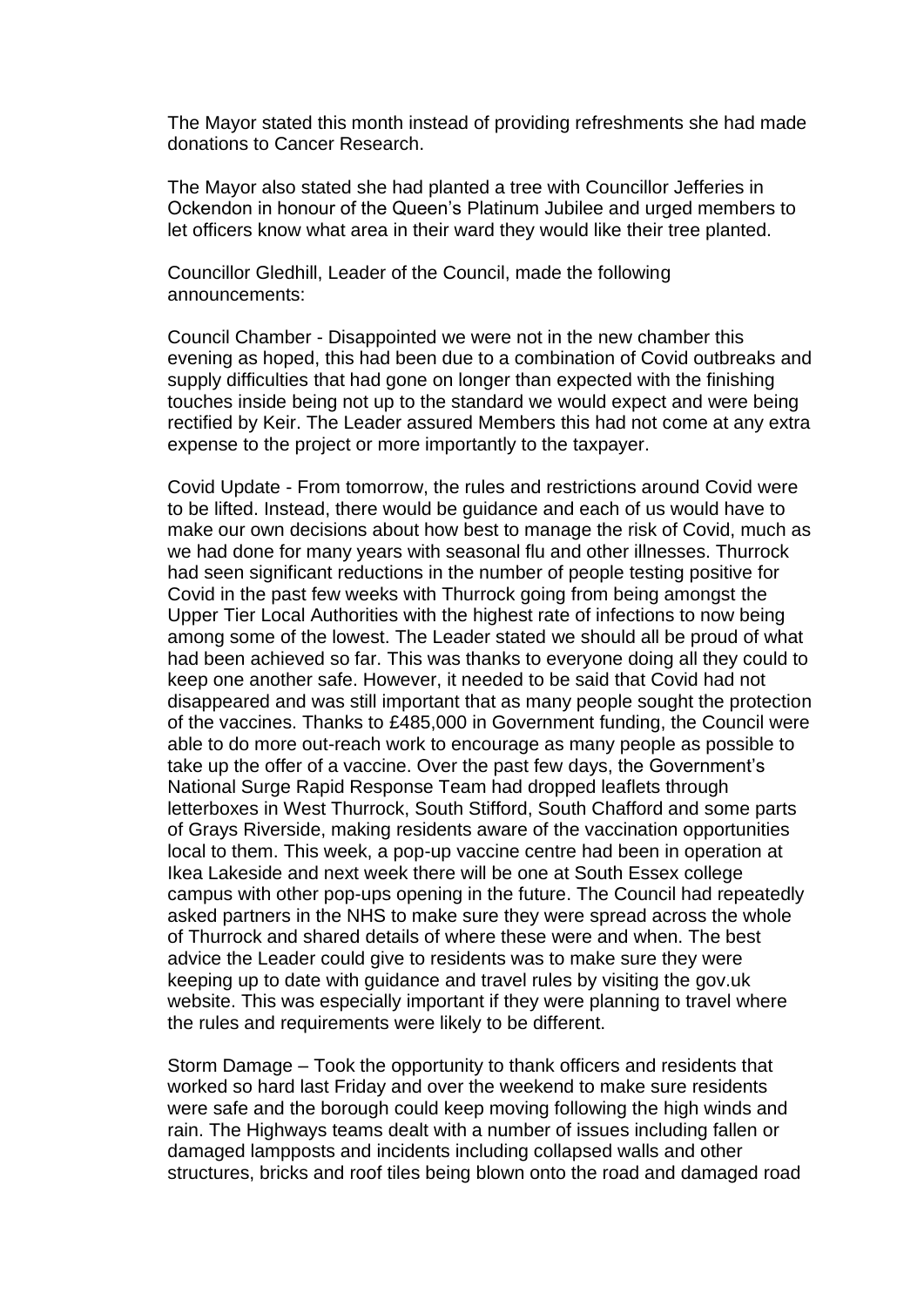signs. The Council's trees team were called to a number of emergencies and were able to do some excellent work clearing trees that were blocking the road, pavement or were in a precarious position. The Leader also highlighted the Council's waste collection crews who started early on Friday to make sure they could complete as much of their rounds and worked on Saturday to get any bins they missed as a result of the treacherous conditions on Friday. The Leader also thanked all those residents who helped their neighbours, whether it was farmers using heavy machinery to clear roads or residents collecting bins to put back in neighbour's gardens where they had blown away.

Clean It, Cut It, Fill It - Since April 2021:

- Had filled 3,175 potholes on our borough's roads. More than 99% within agreed timeframes.
- Had cleared 1,586 fly-tips.
- Had issued 255 Fixed Penalty Notices for fly-tipping and seized eight vehicles in relation to this crime.
- Had issued 3,965 fixed penalty notices for offences including littering, spitting and dropping cigarette ends.
- 518 people had been prosecuted in court for failing to pay an FPN.
- During the Covid period we had worked with every person who had contacted us to say they faced difficulties paying these fixed penalty notices to make sure we could help those who were willing to pay but could not meet the deadlines.
- Had also removed 2,112 tonnes of waste from our streets and other public areas.

Finally, the Leader paid tribute to former Councillor June Brown who had sadly passed and stated there were many here this evening who would remember June and the fantastic contribution she made to Tilbury both in her role as a councillor and had been a real pillar of the community. June had not only been a Tilbury Riverside councillor but had been a stalwart protector and ambassador for the whole of Tilbury and knowing June personally she was a good person to turn to for such advice. Also, June continued to help Tilbury be a better place and had put her heart and soul into the Tilbury Festival. One of the co-founders of the Riverside Project had helped promote Tilbury both past and present also being the chief reporter for About Tilbury, one of the many community projects supported by Tilbury Port and equally one of many she took an active role in. Tilbury had lost a great one of their own with her passing and I am sure Members would join me in ensuring our thoughts were with her family and friends at this sad time.

Councillor J Kent also paid tribute and stated June would be remembered as an honest and straight forward person and was Tilbury to her core. The good work was still being carried on in Tilbury and would sadly be missed and thoughts were with her family at this sad time.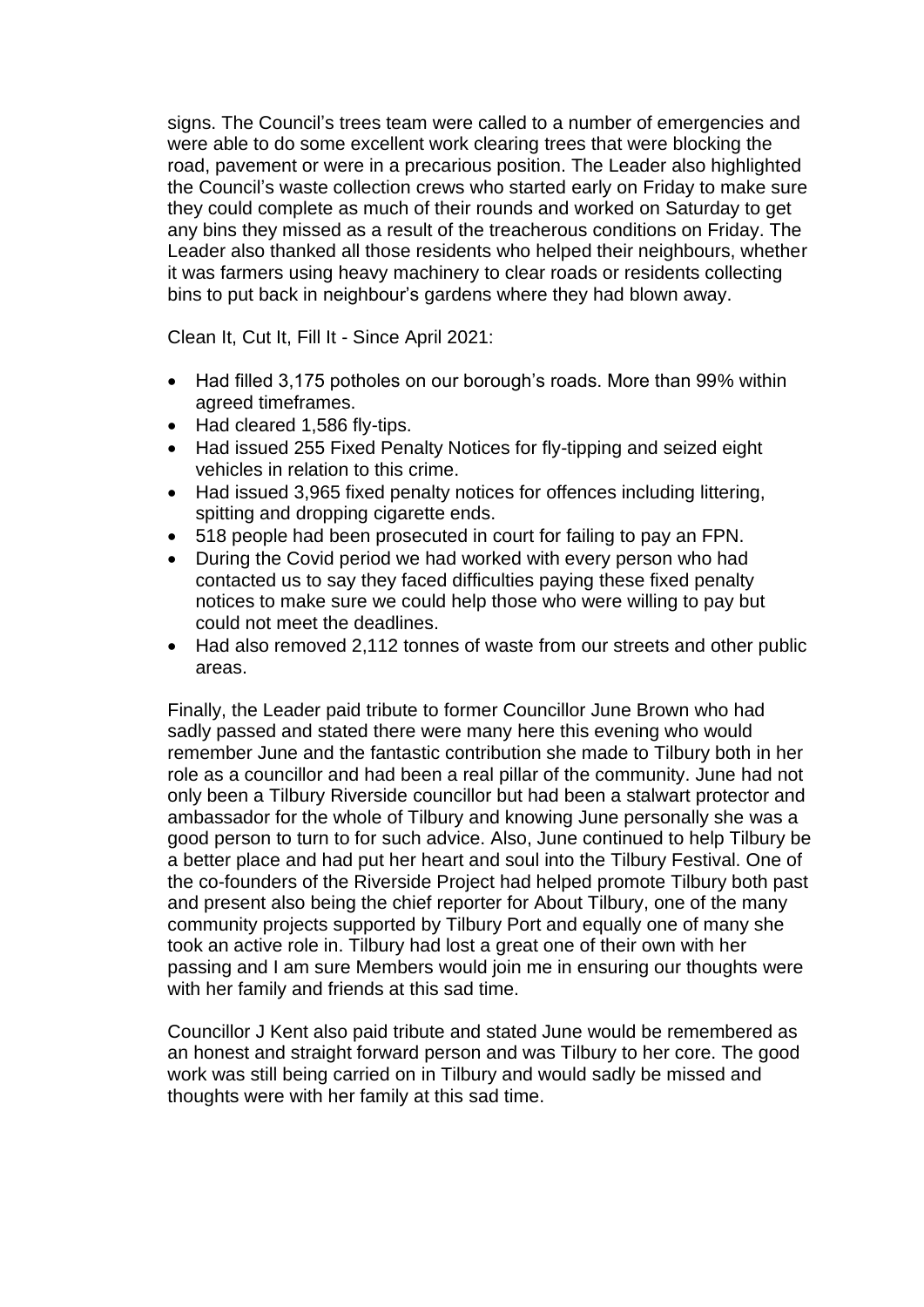## **109. Questions from Members of the Public**

Mr Perrin's question was resubmitted to June 2022 Council prior to the meeting.

### **110. Petitions from Members of the Public and Councillors**

Mr Lamb presented a petition asking the Council to reconsider a previous rejection of applying Residents Parking to Richmond Road.

### **111. Petitions Update Report**

Members received a report on the status of those petitions handed in at Council meetings and Council offices.

### **112. Appointments to Committees and Outside Bodies, Statutory and Other Panels**

The Mayor enquired whether Group Leaders wished for any changes to be made to the appointments previously made by Committees and Outside Bodies, statutory and other panels.

The Leader of the Council, Councillor Gledhill, stated he had no changes to make.

Councillor J Kent, Leader of the Labour Group, stated he had no changes to make.

Councillor Byrne, Leader of the Thurrock Independent Group stated he had no changes to make.

Councillor Massey stated he had one change to remove himself from the Essex Partnership University Trust Outside Body.

### **113. Assistant Director Appointment**

Councillor Gledhill introduced the report and sought the approval from Council to appoint the permanent Assistant Director Property and Facilities Management. Following a robust search and selection process, General Services Committee interviewed on 10 February 2022 and agreed to recommend Mark Bradbury as Assistant Director Property and Facilities Management.

Councillor Massey thanked the stakeholder panel for their part they played in the recruitment exercise, especially the Youth Cabinet.

Councillor Coxshall stated there had been a fantastic response in this recruitment exercise with over 20 candidates but Mark had stood out unanimously to bring some professionalism to this role.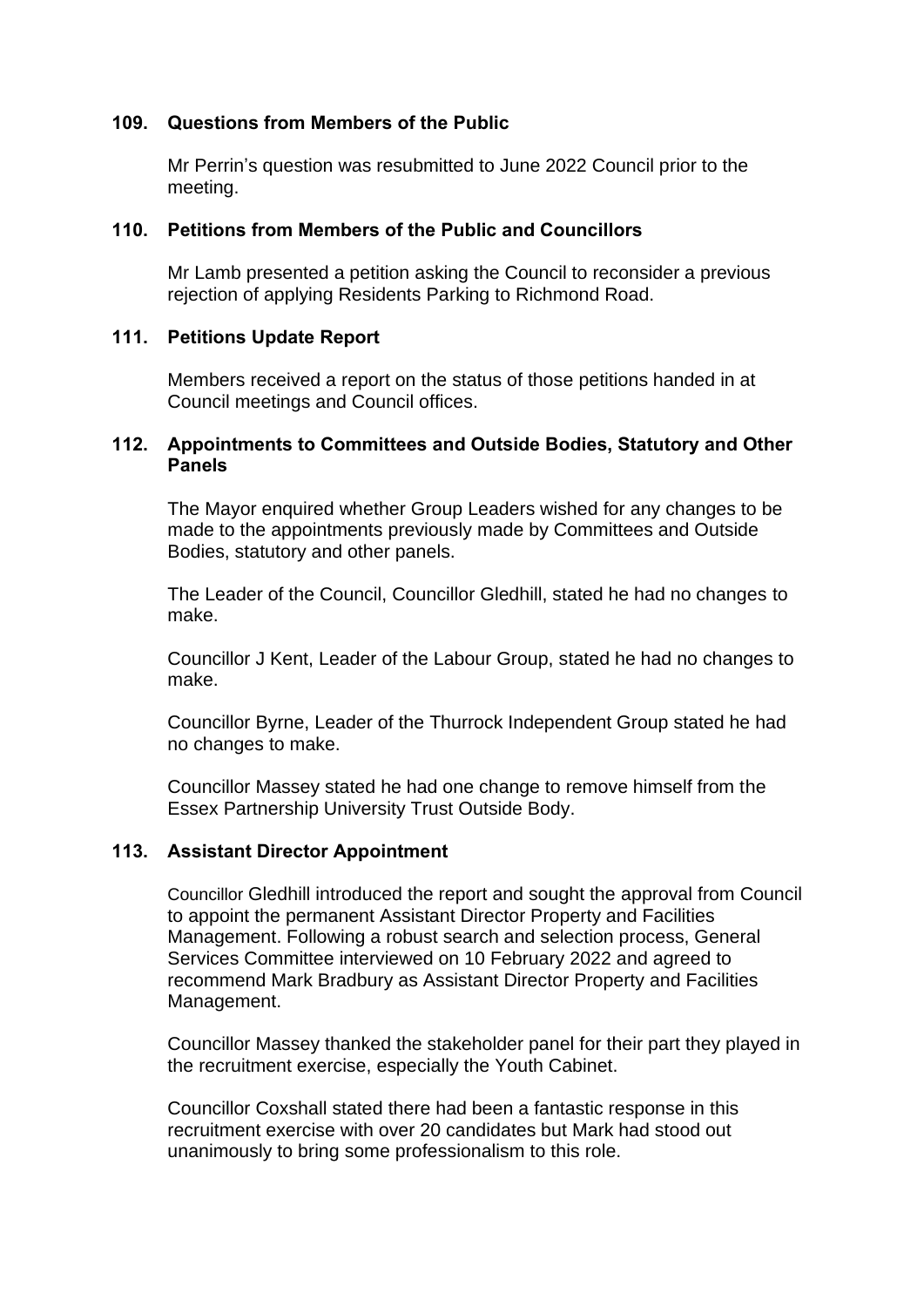Councillor Gledhill echoed those comments made by Councillor Massey that the Youth Cabinet always did such a good job and this approach should be pushed out to other local authorities to do this.

### **RESOLVED**

### **Approved in accordance with the Council's Constitution the appointment of Mark Bradbury as Assistant Director Property and Facilities Management.**

### **114. Annual Pay Policy Statement 2022/23**

Councillor Duffin presented the report which sought the approval of the Council's Annual Pay Policy Statement, this Statement included a pay policy for all categories of employees which reflected existing employment terms and conditions.

Councillor J Kent stated the Labour Group would not be voting to endorse the pay policy statement as this had come at a time of crisis when residents were already being hit hard by the increase to the cost of living, fuel prices and the pending increase on national insurance tax and low wage growth. It was not right that Thurrock's frontline workers were only being offered a 2.5% pay increase. These were the people that looked after Thurrock's wonderful elderly residents and youngest children, emptied bins, swept streets, cut grass and so much more. Not only was this fundamental unfair other organisation may become more attractive to these people who may be able to offer pay rises to enable workers to pay their bills. There was also the threat of cutting 100s of jobs in the Council which were hanging over many of the Council's staff and stated there must be risks that the Council may lose very valuable members of staff. Councillor J Kent asked what assessments the portfolio holder had made to the risk of low pay and job insecurity on employee retention rates. Councillor J Kent referred to senior officer pay increases and stated he did not have any problem with any officer receiving a fair annual increase but had a problem with flat rate increases. The Council's pay policy should be fair that offered all members of the work force the same to help with the cost of living crisis.

Councillor Byrne stated if the Council were to retain the best people we had to give them no reason to leave as if the Council failed to look after staff, they would leave and the Council would be left with a very weak work force. The Council could not afford to carry any bad performers or sickness and questioned whether casual or agency staff would be receiving an increase in salary.

Councillor Worrall echoed the comments made by Councillor J Kent and referred to previous years when members were called not to increase senior officer post salaries and agreed they also had a cost of living increase but stated those senior managers shoulders were a lot broader than someone who would swept our streets or emptied our bins. It was not unreasonable to look again at this as this would not change the budget envelope and unions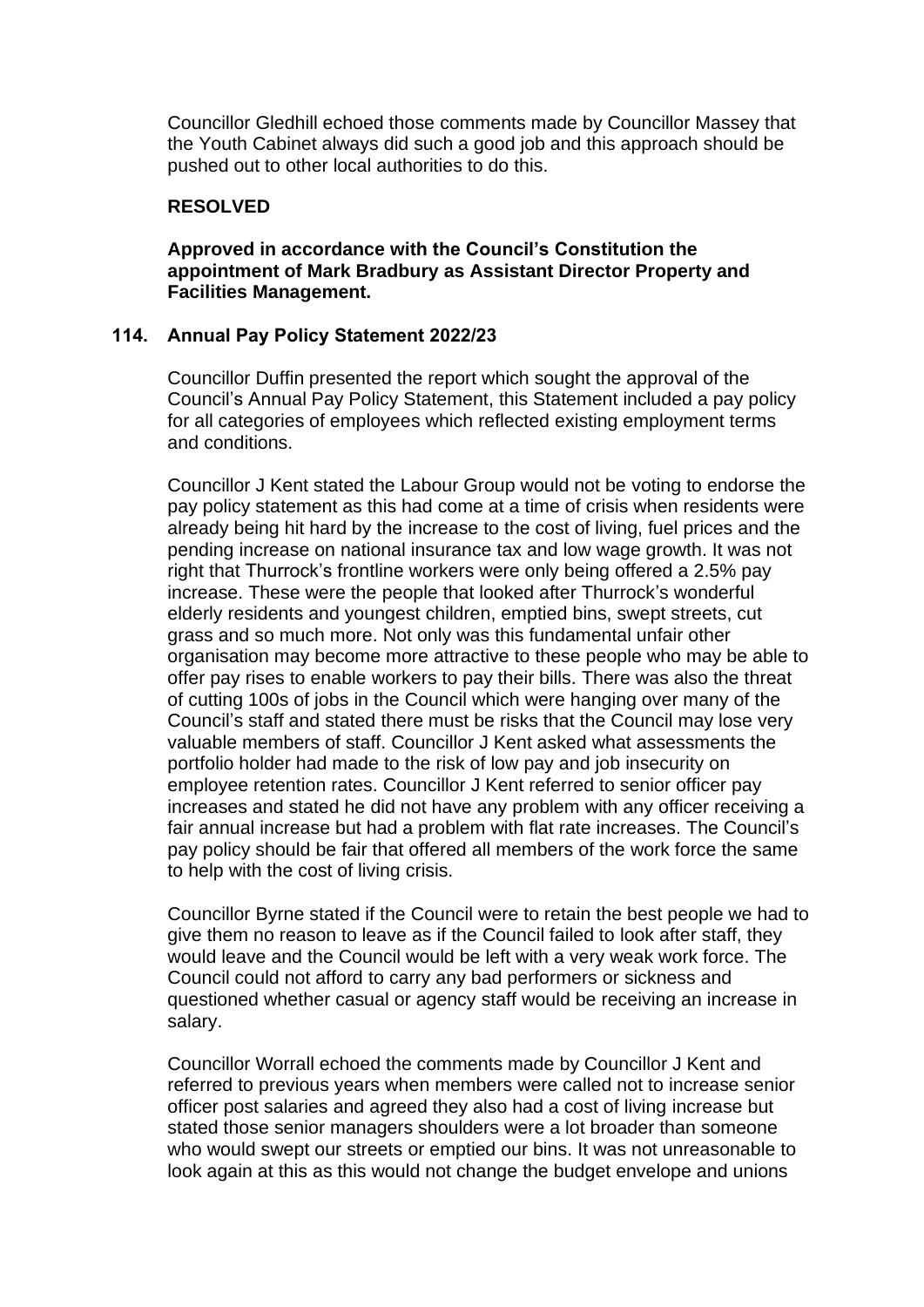had not yet agreed to these pay increase so was a bit presumptuous to be discussing. This offer should be looked at again as it was not fair that it was a flat rate and agreed lower paid workers should be paid more.

Councillor Hebb stated there was an element that needed to ensure we had an organisation that could run and operate but was as generous as possible whilst reflecting the current pressures. Around equability and loss of resource migrating out from the Council, the private sector were experiencing the same pressures especially through the Covid pandemic and possibly there were not vacancies available. Councillor Hebb summed up by stating to fund the increase would have meant increasing council tax even further.

Councillor Jefferies echoed Councillor Hebb's comments and stated there were budget restraints and would be interested to see how Labour voted on the council tax increase later this evening as this increase would hit residents just as hard.

Councillor Coxshall referred to Councillor Worrall comment about looking at this again and keeping within the budget envelope but stated for a substantial pay increase to be given would mean going over that envelope and have a referendum. That moving the smallest amount of money in regard to the small number of senior officers with the number of employees at lower levels would not give the Council enough to make a substantial change in the envelope. That a fair decision had been made this evening to be equal across all employees of the Council and be treated fairly and the same.

Councillor Gledhill stated to get salaries up to the level of inflation there would have to be an 3% extra which would cost 4.3% extra over and above the 2.99% being proposed this evening on council tax. The pay of the Council was competitive when compared to other local authorities for similar jobs and the council were paying well with Thurrock attracting and keeping employees. Councillor Gledhill stated he would not burden our taxpayer with something above the 2.99% that had been ring-fenced to help those most vulnerable in Thurrock to help support those carers and changes being made in the Council to afford these pay increases.

Councillor Duffin stated the opposition were quick to say no to the recommendations which was disappointing and had not come forward with any new ideas or alternative recommendations or plans, it was just a no.

The majority of Members voted in favour of the recommendation.

### **RESOLVED**

**That the Annual Pay Policy Statement 2022/23 was endorsed in line with the Council's obligations under the Localism Act 2011.**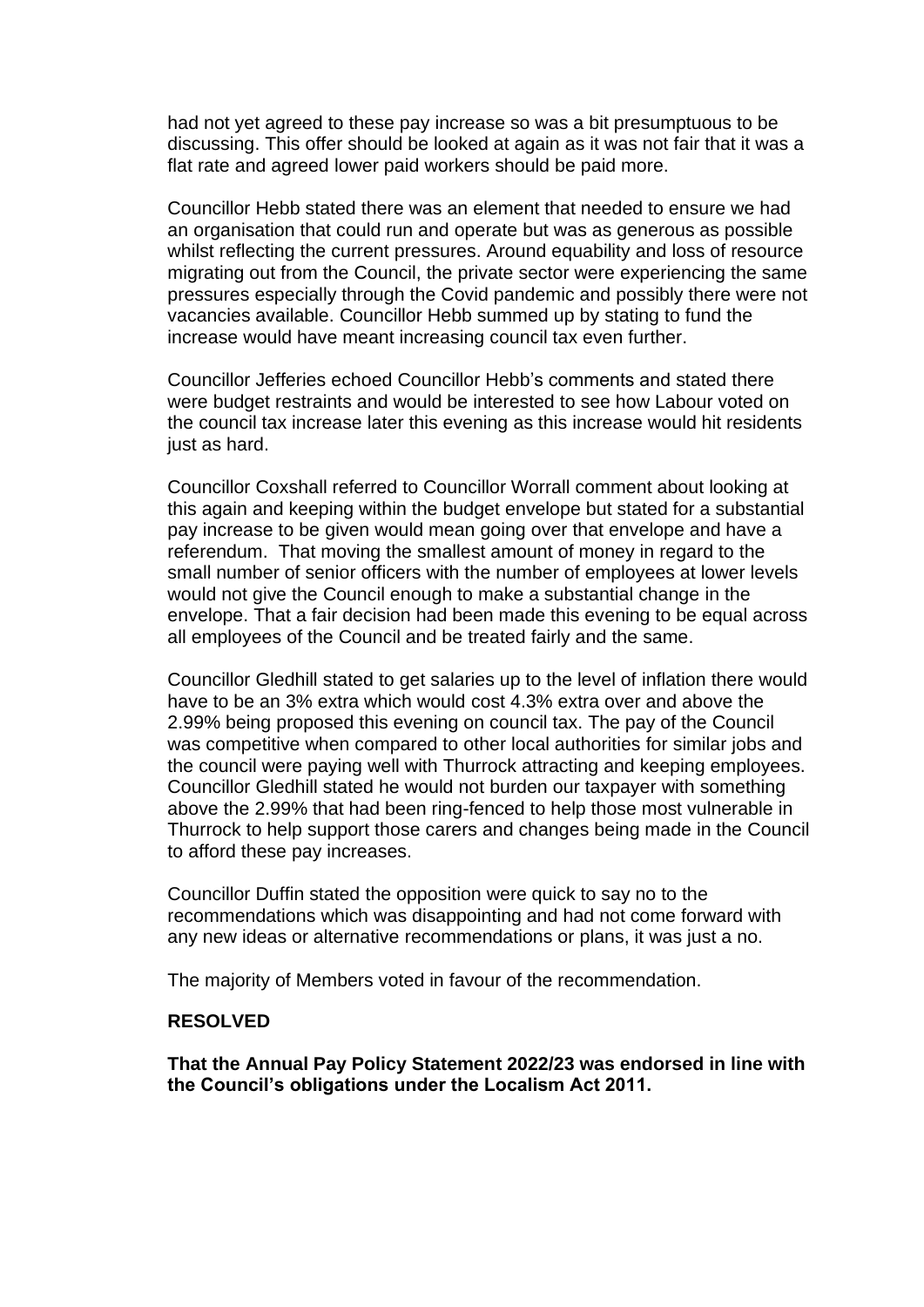# **115. Capital Strategy 2022/23**

Councillor Hebb presented the Capital Strategy report which set out the strategic framework underpinning capital expenditure and the associated financing at the Council. In accordance with the above Codes, this report set out the Capital strategy for 2022/23, confirmed the proposed Prudential Indicators and set the Capital and Treasury Management projections for 2022/23.

Members were made aware of some sub-amendments to the report.

Treasury Management Strategy, Annex 1, Table 2.3

- Under 31/3/2023 (a) Total borrowing equated to 16,353 and not 16,343 as stated in the report.
- Under 31/3/2024 (a) total borrowing was 1,584,084 and not 1,584,984 as stated in the report.
- Under 31/3/2024 (b) less external borrowing was 31,947 and not 38,847 as stated in the report.

Treasury Management Strategy, Annex 1, Table 2.32

• Under 2021/22 (a) total payment was 19,606 and not 19,706 as stated in the report and therefore the net interest credit was 25,898.

Councillor J Kent thanked Councillor Hebb for the introduction and how the report had been split to show the strategy for borrowing under capital projects and secondly to look at the money borrowed to invest. That Labour continued to support an invested approach which had started as far back as 2014 when £20m had been invested into the CCLA, this approach had been refreshed and accelerated in 2017 with a clear accountability and that any investments over £10m, for longer than a year would be presented to all group leaders and deputy leaders before any commitments were made. Councillor J Kent stated he, nor his predecessor, had ever received a presentation on any proposed investment. The borrowing limit had been increased in February 2018 for the year 2018/19 but by the end of the year that limit had exceeded and had risen to over £1b without any reference to Full Council as was required when there was a material change to the Council treasury strategy and was far from the open approach that had been promised. There was a lack of transparency and openness in continuing to answer any freedom of information requests and spoke about the judge led tribunal. That some of the risks were now known associated with some of those investments and questioned how confident the portfolio holder was in the security of the investment with Pure Well Energy. Also questioned the portfolio holder what assessments he had made on the security of the investment of £145m to Toucan Energy Holdings. Councillor J Kent also asked the portfolio holder whether the person who had arranged that investment had taken a £5m payment from the Council as a way of commission and asked for confirmation that if this was the case were the portfolio holder and the leader aware of that payment. The portfolio holder was also asked how confident he was that those initial investments would be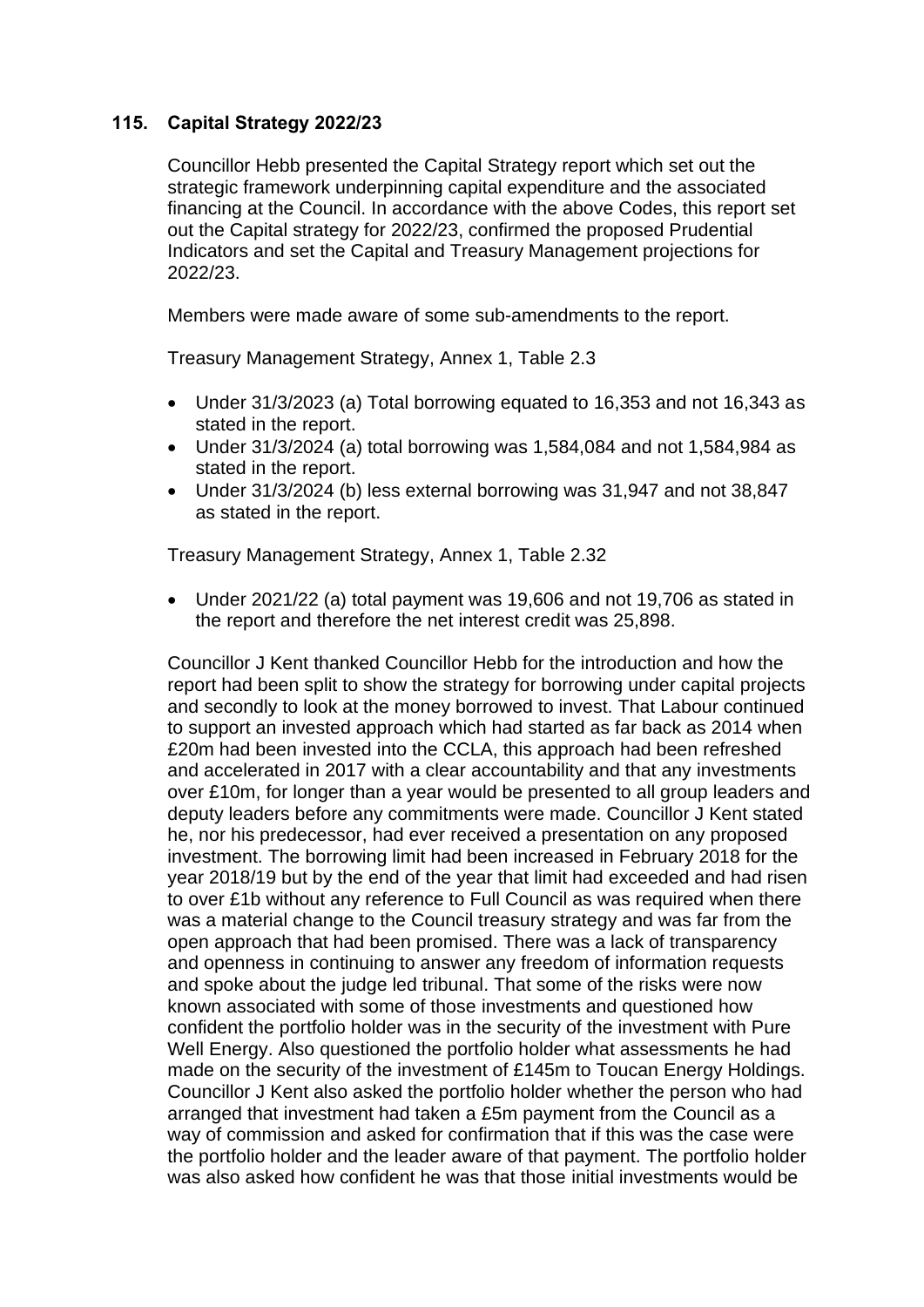repaid in full. Councillor J Kent believed the administration had borrowed too much and shown where those investments had been made and failed to demonstrate the openness as promised. Councillor J Kent moved to the strategy to deliver capital projects in Thurrock and agreed there was much that the Labour group agreed on. They agreed on the proposal of replacement vehicles for the environment team and those vehicles should be zero omission had been considered and asked the portfolio holder to report back to Council before those vehicles were procured so members could judge the process made in finding those zero omission alternatives. Agreed with the plans to replace the Orchard Road foot bridge in South Ockendon but remained unconvinced that cabinet could deliver capital schemes on time or in budget. Councillor J Kent asked the portfolio holder for the current estimated costs for the A13 widening and the completion date. Some three years ago the work started on the Stanford station to be completed in September 2022 at a cost of £11m, the station had still not been rebuilt and the costs had risen to £30m. The new Civic Offices still remained unopened and questioned the portfolio holder what steps he going to take in future to ensure that capital projects would be delivered on time and in budget.

Councillor Byrne referred to the delayed projects in Thurrock, A13, Stanford Station, Integrated Medical Centres and the new Civic Offices and questioned how out of control had the spending been on these poorly managed projects. There needed to be due diligence, high management skills and on-time budgets every time. The Council had continued to fail on projects every time and as previously stated the Council needed to get their house in order first.

Councillor Duffin stated he never heard before two opposition leaders detesting the £115m investments being made into the borough and stated they made it sound like the Council was in £115m debt, instead thanks should be given to Sean Clark and the finance team on the work that had been undertaken.

Councillor Hebb welcomed the support but around the question of uncertainty the portfolio holder did not know of any Council or Government that had just gone through this health crisis, which had put extra pressures on to adult and children's social care services, had continued to earn £115m and had survived 24 months of that pandemic. This was therefore a significant assurance that the decisions made were the right decisions. Councillor Hebb made reference to previous discussions with members and officers and how the Council spending review approach changed and how this was discussed and agreed between those present at the meetings. Councillor Hebb referred to the judge led tribunal and the matter would now be reheard by a freshly constituted tribunal where the Council would have the opportunity to provide evidence and arguments about the commercial sensitivity preventing this disclosure and all the exemptions around this legislation. In regard to increased oversight it was agreed that a more purpose driven mechanism to monitor the oversight of interests would be undertaken and a meeting had been held a few months ago but although a lot of information on the investment committee had been provided it was decided instead to add an addendum to the General Services Committee. Referred to the zero omission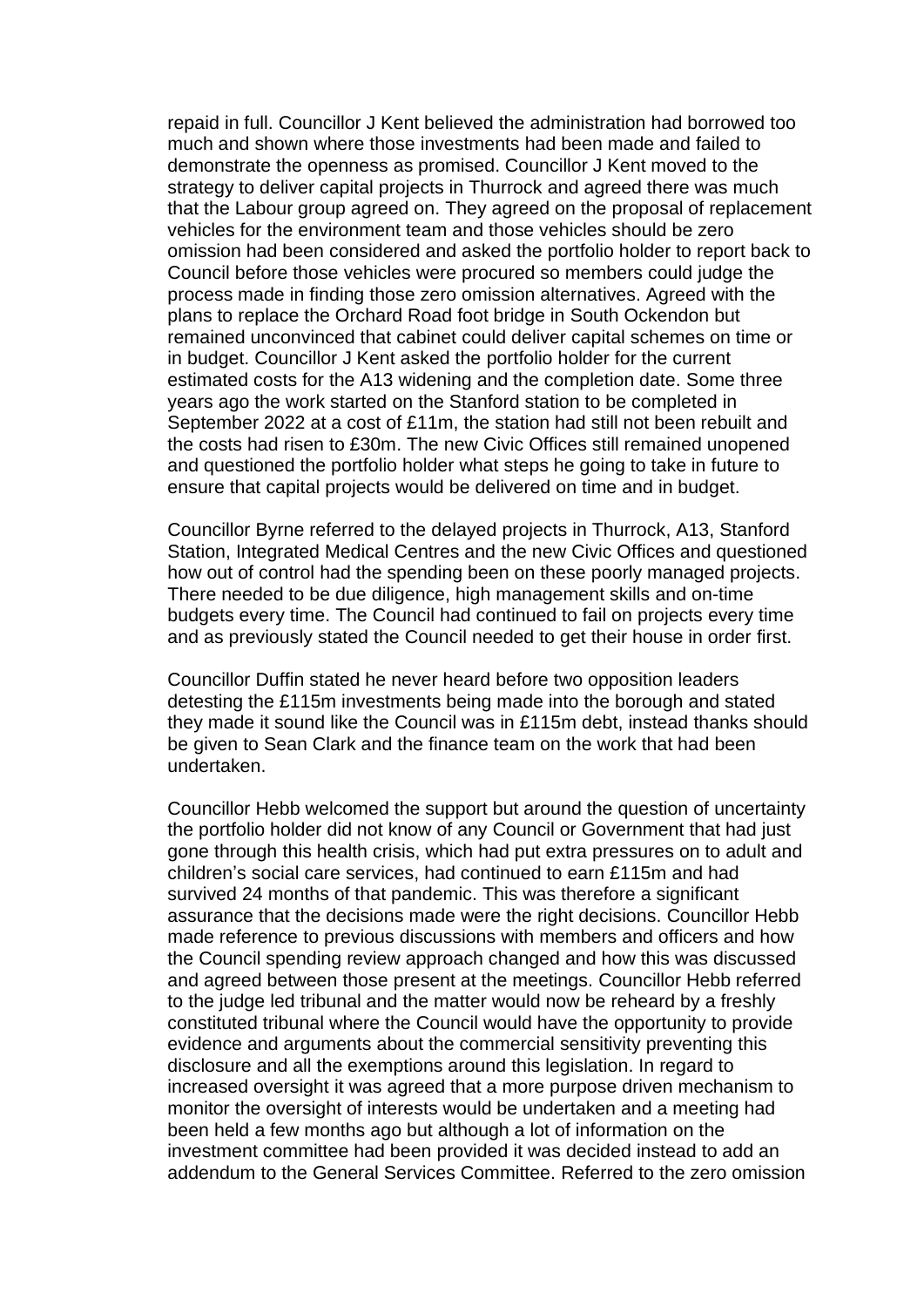vehicles and Orchard Road which the relevant portfolio holders would pick up on. In regard to capital projects there were things that needed to be improved on as a Council, but updated reports had been presented to the General Services Committee, Planning Transport and Regeneration Overview and Scrutiny Committee and the Standards and Audit Committee. As part of the solution was to get the right talent and the right capability into the organisation to ensure that those projects were delivered as residents and councillors would expect and also what officers would want.

# **RESOLVED**

# **That Full Council:**

- **1. Approved the Capital Strategy for 2022/23 including approval of the Annual Minimum Revenue Provision (MRP) statement for 2022/23;**
- **2. Approved the adoption of the prudential indicators as set out in Appendix 1; and**
- **3. Noted the revised 2021/22 and 2022/23 Treasury Management projections as set out in Annex 1 paragraph 2.32.**

# **116. General Fund Budget Proposals**

Mayor invited the Leader of the Council. Councillor Gledhill, to introduce the budget and advised he had 20 minutes to do so.

# *Councillor Gledhill*

*We cannot deny the past few years have been challenging for residents, businesses and councils across the whole Country, Thurrock was, on the whole, no different. All top tier councils have seen an increase in both adults and children needing care, residents needing additional support, extra running costs for equipment/pay or fuel, children's placement cost skyrocketing, increased pressure from covid isolation impacting on performance or project delivery, additional support mechanisms having to be created off spec by local government officers to allocate the millions and millions of pounds of support for residents on low income that this government supplied throughout the covid crisis and to be honest that list could go on and on. I cannot remember probably the first three or four months of there not being at least two to three hours of myself and the chief executive on the phone dealing with the next problem that was coming down the line. I am sure some in this chamber may think the support didn't go far enough and I am sure there are that think it went too far. But the long and the short of it Thurrock Council stepped up to the plate and it delivered. Indeed, not only did we deliver but, because of our investment strategy as Councillor Hebb had just gone through, which everyone supported, bringing in tens of millions of pounds each year we had a much healthier set of reserves to draw down on and the flexibility to stop extra discretionary funding or projects to make sure we could put residents first*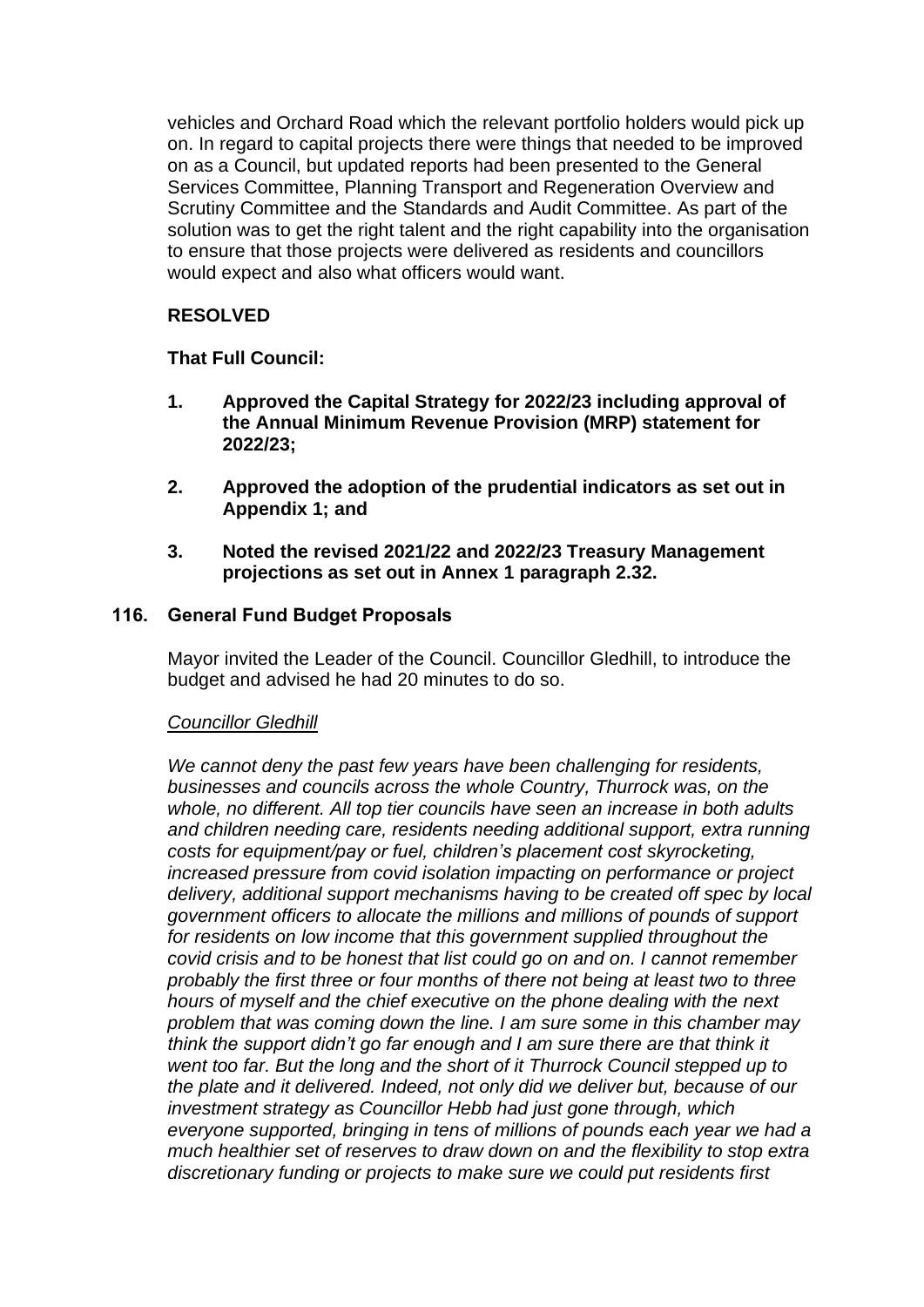*during the pandemic. As we know the Conservative government had invested significant amounts of funding across Thurrock through the pandemic and before in various schemes of support which either directly or indirectly benefited Thurrock residents. This includes ongoing Covid support funding mechanisms to protect all our residents including the most vulnerable. This includes £4.8m to support core services, specific funding to provide continued support for our care homes to manage hospital discharges and maintain high standards of infection control so we don't see anything spike. Further funding had been provided to support the ability of residents to self-isolate and to reduce the spread of the virus during the pandemic as well. The council had received £3.2m of funding under the Social Housing Decarbonisation Fund. This cash boost will ensure households living in the three blocks in Chadwell St Mary have clean efficient heating and hot water through a ground loop heat pump system. I am sure if Councillor Spillman was here tonight he would have spoken a lot about that. The Council was also now a preferred partner organisation with Homes England providing access to additional funding to deliver housing schemes from 2022/23 onwards. Business cases for the schemes agreed at the Tilbury and Grays Towns Fund Boards are progressing for submission in the coming year. This was all thanks again to the government's investment of £42.7m into Thurrock on those schemes alone, with Tilbury receiving £22.8m worth of love and Grays being awarded £19.9m to improve across the board. In the past year we were able to provide support to vulnerable households that needed help with bills and food all thanks to £1.4m allocated to us largely through the household support fund. Grays High Street had benefitted from a number of safety initiatives thanks to £432,000 government funding secured by a joint bid we made along with the Essex Police Fire and Crime Commissioner, and this had been bolstered by him by an additional £193,000 in match funding, bringing that up to a whopping £625,000 to secure our high street security. On top of this as mentioned before the Thames Freeport was expected to be approved by DLUHC and Treasury imminently with the designated tax sites already agreed. This will bring over 20,000 new jobs and generate more than £4.5b in new public and private investment of this will be in jobs, in skills, in communities and indeed in much needed infrastructure not just in Thurrock but all along the Thames Estuary. This just shows that the current Conservative government was investing in Thurrock to help improve the infrastructure deficit over the years and that those on low incomes will be still supported as we move to the recovery stage of the pandemic and will indeed receive extra support to get better paid jobs and be more self-efficient and indeed to improve their lives. However, there was still the requirement for the council to set a balanced budget against a background of ever-increasing demand and cost for children's and adult's social care, both of these are the focus and purpose of this years proposed council tax increase. There was also the matter of rising staffing costs as we discussed earlier, contract inflation, building inflation costs for the future projects, fuel costs and general inflation which we cannot ignored. These inflation costs have not hit our residents, they hit us a local authority and indeed the suppliers to us. Members will see from paragraph 2.6 that due to pressures, predominately in children's social care that we are still working towards nearly three quarters of a million pound of in year pressure to balance the budget for this financial*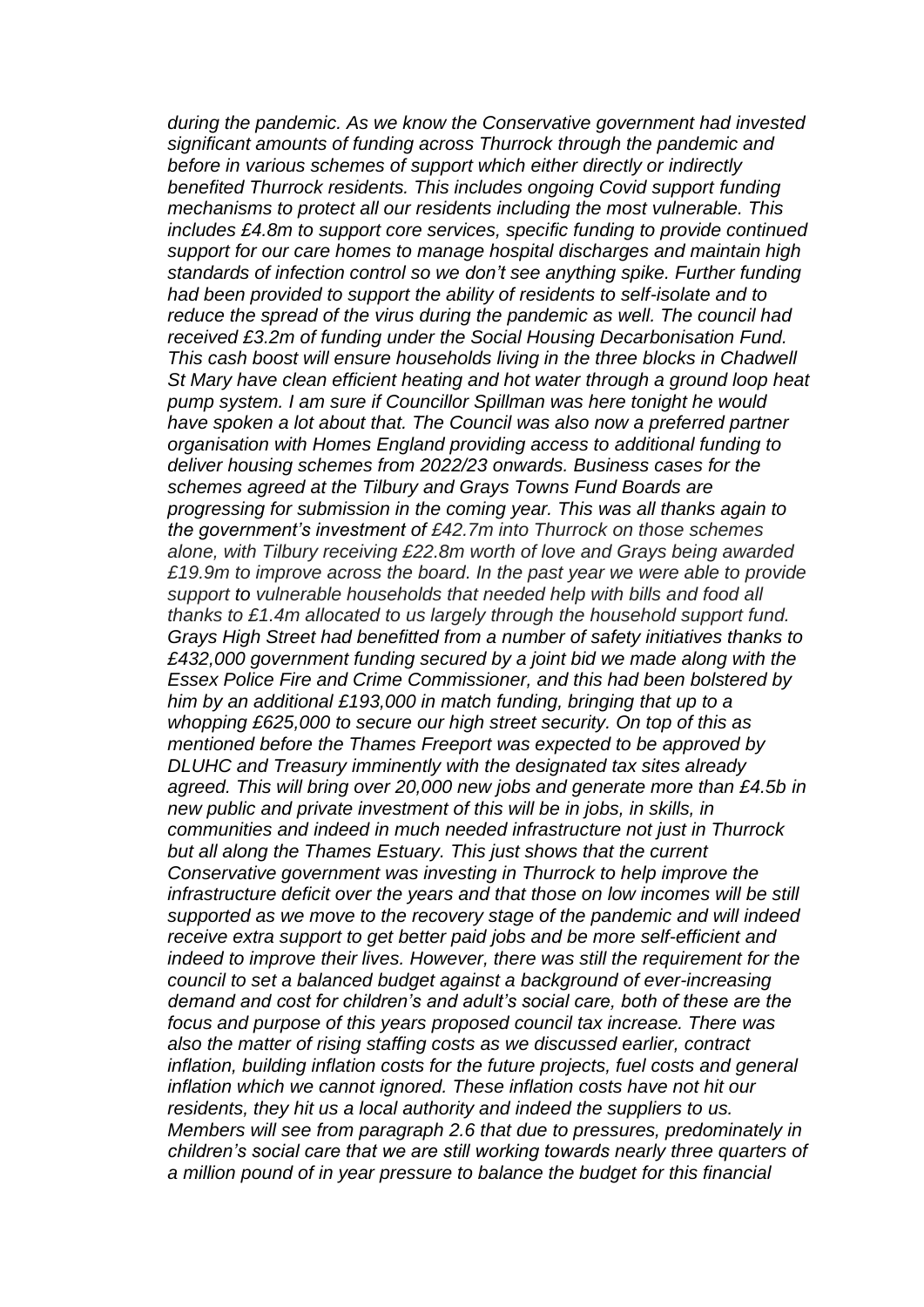*year. I will mention now, and I know my cabinet member Councillor Johnson will expand during debate the pressures on children's social care since the pandemic. Over the past two years we have seen an unprecedented increase in the children needing support from this council. Much of this had been managed in budget but with extra looked after children coming into or through the service the cost of this service overall had increased. However, it was not just the number of children needing support adding to financial pressures, it was also the cost of certain placements. I am sure members will be shocked to hear the annual cost of the top 10 most complex cases was over £4m a year, two high-cost unregulated placements that came into the borough this financial year added a cost implication of nearly £1.5m. Now our officers are in fantastic partnerships with other agencies and indeed work very closely with parents to try and keep this cost down but to be honest it was not always possible. But and I am going to make this clear finance aside we cannot escape that this was a statute service, and our most vulnerable children will come first but this comes at a cost.* 

*Moving on to our second largest spending area adult social care. Again, we have seen a significant increase in cost and the numbers of adults who need our support. Yet again we have risen to the challenge to help mitigate the cost increase in this vital statute service. We have seen some great work from Councillor Huelin and the teams they have done to supply a much better day care facilities for instance by removing it from an old shop in Ockendon and from Kynoch Court and merging it in the centre of the borough as it goes forward onto the project. This will be supplying better services for less and much more and not, as some members here would have you believe, shutting down a care home it was far from that. As members will no doubt recall this government introduced the ability for top tier councils, like Thurrock, to be able to set a precept on their council tax to directly fund increased social care costs. This was what we will be doing again this year. This was not just a randomly burden more tax on our residents who are seeing costs of living rises as we've already discussed, but specifically to fund helping to support our most vulnerable adults. As said this service had seen a massive increase in pressure of both volume and cost since the pandemic and we cannot either legally or indeed conscience not support those over 18 who need higher levels of support. But again, that comes at a cost. I know that everybody and I hoped that it would be everybody in this chamber would have hoped that more of the increases in National Insurance would be coming towards councils to help support those in need through the adult social care precept. However, we all know that prevention was better than cure, so having earlier medical intervention could help to stop residents needing support in later life for much much longer therefore cutting down that cost. So, whilst we may see some of this funding coming to us in the future, we are going to have to do our bit now and we are going to have to ask our residents to dig a little bit deeper to make ensure our most vulnerable adults are not let down. This year, services for adults and children social care accounted for over 60% of the spend from the council tax collected with additional Covid funding from government to support social care pressures had it not been again from this conservative government intervening we would have wiped out the fantastic increase in the reserves that we got from our investment strategy and good*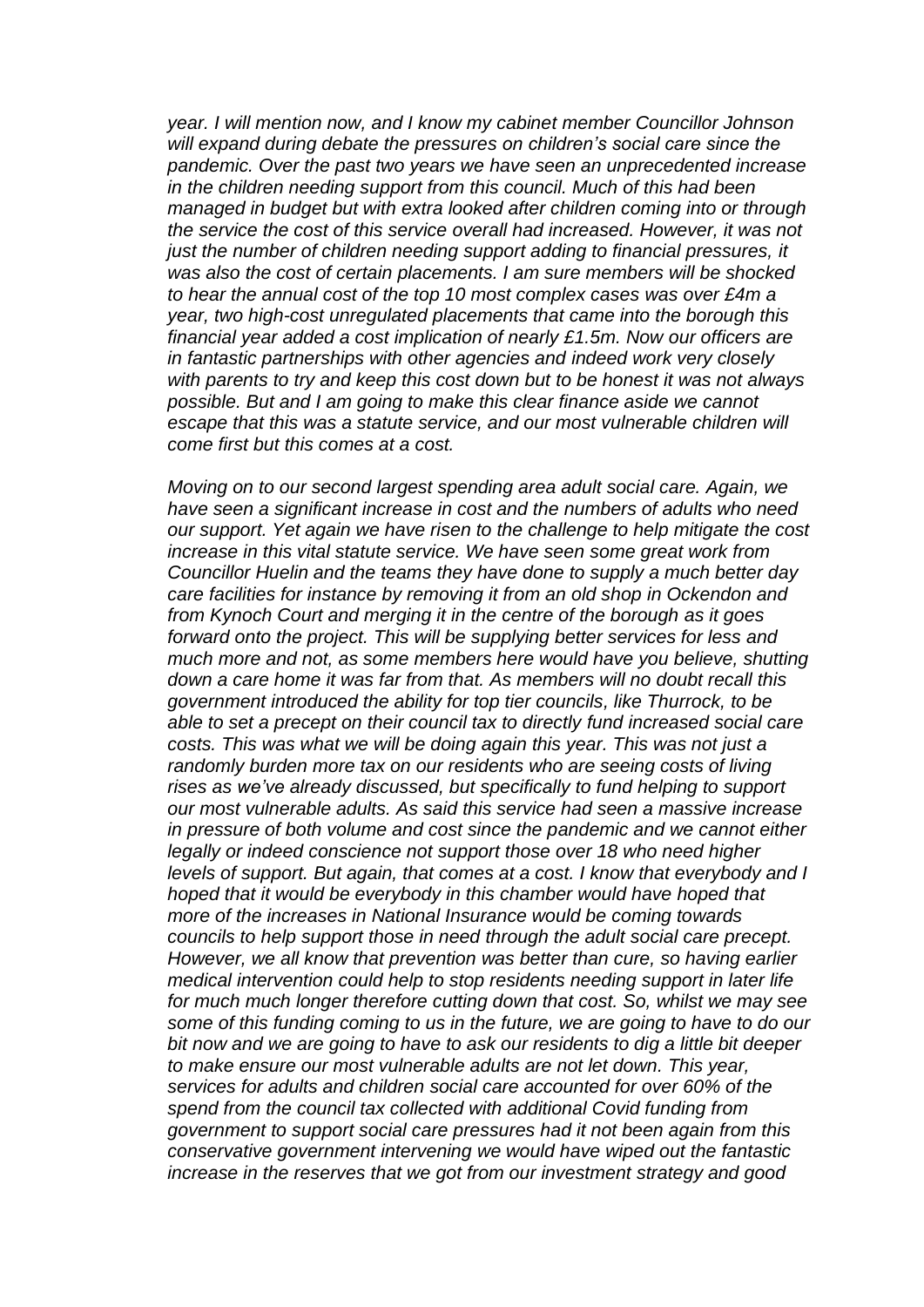*financial management. Next year's growth in demand was expected to develop even further which will result in a budgetary gap. This can only be funded by core council tax funding being allocated to children's social care and with the adult social care precept addressing expected pressures in the adult sector. The adult social care precept increasing by 1% will provide some of this required financial resource but we will need to do things smarter and much more efficiently. Let's put that 1% into perspective, this equates to a rise of no more than 27 pence per week in Council Tax for over 80% of the households in the borough but with those in the highest bands paying an extra 54 pence per week. The 1.99% general council tax rise, which will be ringfenced solely for children's social care, will mean a rise of no more than 54 pence per week for 80% of the households in the borough and no more than £1.07 per week for those in the higher bands. This was, of course, the maximum increase that will be paid. Those on pension credits and in receipt of full local council tax scheme will see no increase at all, those working age claimants receiving the highest level of local council tax scheme will only see a rise of around 7 pence per week and that's on a Band D property. Anyone below that will see a much smaller increase. This was only possible by us not proposing any decrease to the local council tax support scheme allocated from the general fund to make sure there was money to help those who need support. And of course, this was without the generous up to £150 reduction for those in Bands A to D announced by the Chancellor for this year and the discretionary support for those in higher bands should they need it this was mainly for those who are asset rich but cash poor madam mayor. Now I am sure my deputy leader will remind everyone that we do have the third lowest council tax of unitary authorities in the country. Equally we are still have the lowest council tax in Essex. Paragraph 2.8 makes clear the much higher amounts of council tax raised by our nearest unitary neighbour Southend and the highest set council tax in unitary was Nottingham City and of course the pressures they see there are poor investments. Paragraph 2.8 also goes onto show that of the £121.31m in Business Rates we collect from businesses across the borough we have to relinquish all but £38.37m of it. It does not take a maths genius to work out that if we could retain all of our business rates we would not need to raise a single penny in Council Tax, not a rise this year madam mayor but not a single penny on any property and would still end up with more than £10m more to spend on services locally. Now I am sure we would all like to see this being the case as it really was us and our residents who have to put up with such concentrated area of business and the problems that can bring. However, this had never been the case nor probably never be the case, but I'll tell you what it does do, it demonstrates the vital role that Thurrock plays for this great nation which was being recognised by the government as outlined in my earlier opening madam mayor. The investments we have coming into Thurrock was so significant and that was to make Thurrock work better. But whilst the grants to improve the borough are welcome, as cost pressures increase and the income from investments reduce, we will see a clear gap between cost and spending power. This was no different to any household or business budget and means we either have to reduce year on year outgoings or increase the amount coming in. At Thurrock will need to do a combination of both. Paragraph 6.5 to paragraph 6.23 outlines how we will not only invest in services but also how to achieve or*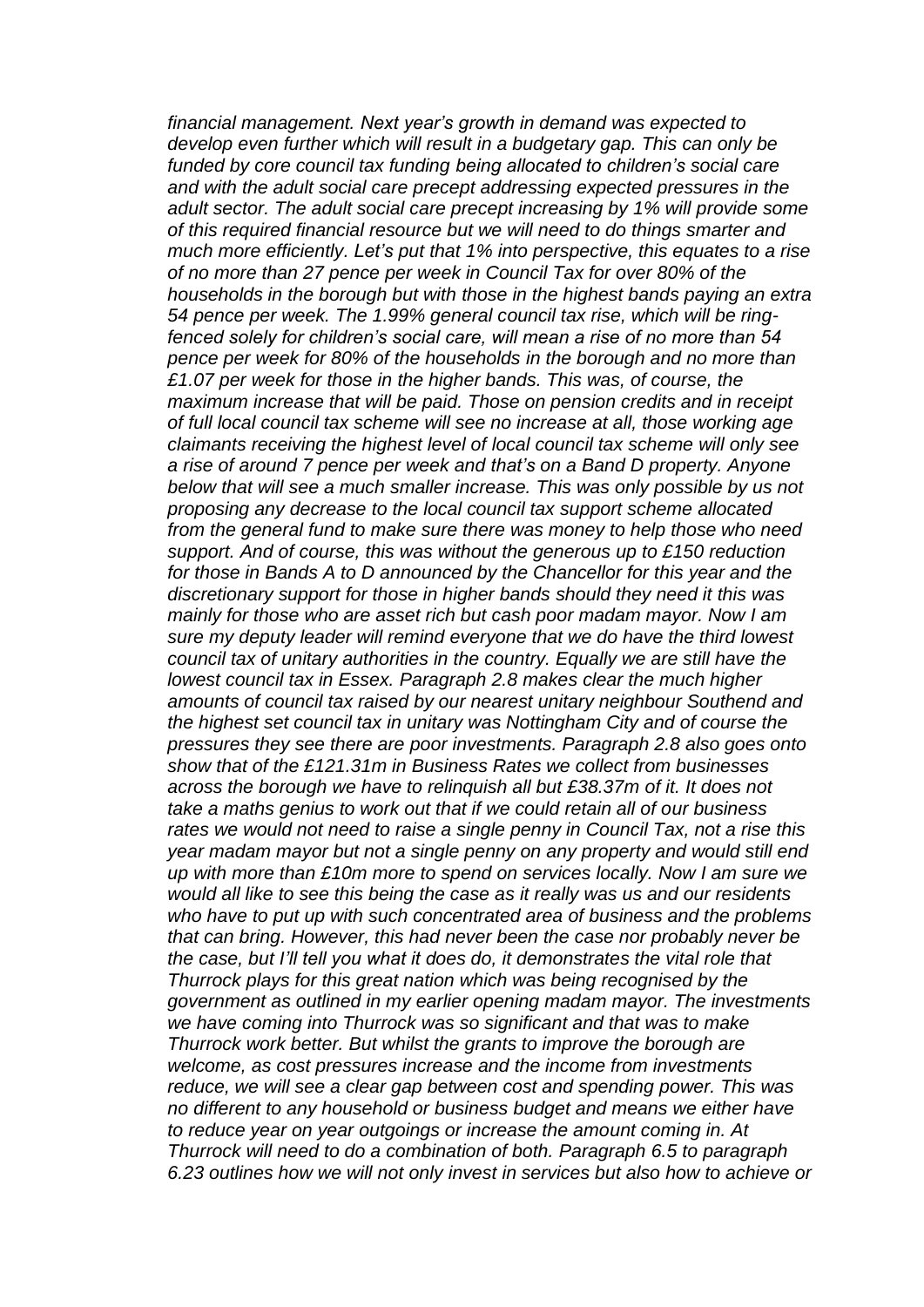*look for savings in each directorate. You will see references to things like ambitious targets or being able to fully realise digital efficiency all these terms that mean that the services are all stepping up and doing what they can to make a difference to the services more efficient, at decreased cost for residents whilst making them a much better service. As examples, our parking service team are going electronic so no longer will residents have to wait for a physical parking permit to arrive in the post. This cuts down both administration cost and postage costs, was more efficient in processing and our enforcement team will have live up to date data so they won't issue tickets onerously. We're increasing and have improved the jet patching processes meaning that we can fill more potholes cheaper and more efficiently than ever before improving our roads. I have already mentioned the good work done by Councillor Huelin to improve day care provision. We are looking to improve flood risk management on our road which in turn will reduce the need for clearing the drains as often, repairing potholes as often and reduces the impact on all those using our busy roads whether they be businesses or residents. To be honest madam mayor, there are many more examples of this in each portfolio, I am sure my portfolio holders will speak on that as we go through this evening. Briefly members will see that we increased the delegated school allocation for this year of nearly £8m but we may have a £4.3 m coming later in the year. Part of that £8m was to support the increases in costs for the Health and Social care Levy which I explained earlier in my brief. Additionally, the school's forum had kindly agreed to a further £700,000 to put into high needs block to support specialist placements. All of this was great news for children with SEND or for those requiring additional support. Additional funding had also meant we can increase the hourly rate for early years support but again I am sure Councillor Johnson will refer to this in his speech. It was good to hear some of the agreement on some of the capital programme going forward as we know the allocation to individual highways improvements are agreed at cabinet after going through overview and scrutiny and are based on need. We know, as we move forward as a local authority many more if not all our equipment and vehicles will need to be electric powered. The cost of this program was being worked on and will take a number of years to be delivered as there will need to be significant amount of costly infrastructure installed to support all these vehicles and yes I can assure Councillor Kent that reports will go to him from cabinet and indeed from the cabinet member for environment. In the interim we will also need to replace some of our vehicle with fossil fuelled ones and yes we did look at that and yes you will get a report on what the impact was in relation to using those instead of going straight to electric. But equally we cannot forget, we must never forget, when the Conservatives took administration of this council there was a massive deficit of equipment in the environmental team, indeed there was none. So as the years have gone by, we are at the point where we are going to have to replace that which will allow our parks to remain open, our open spaces will be usable and will not be returned to their semi jungle like state with grass so high it covered park benches and again madam mayor unfortunately at this moment this will be fossil fuelled.* 

*So in conclusion madam mayor due to a number of reasons as outlined we have had to move from a budget and MTFS that was in surplus to one that*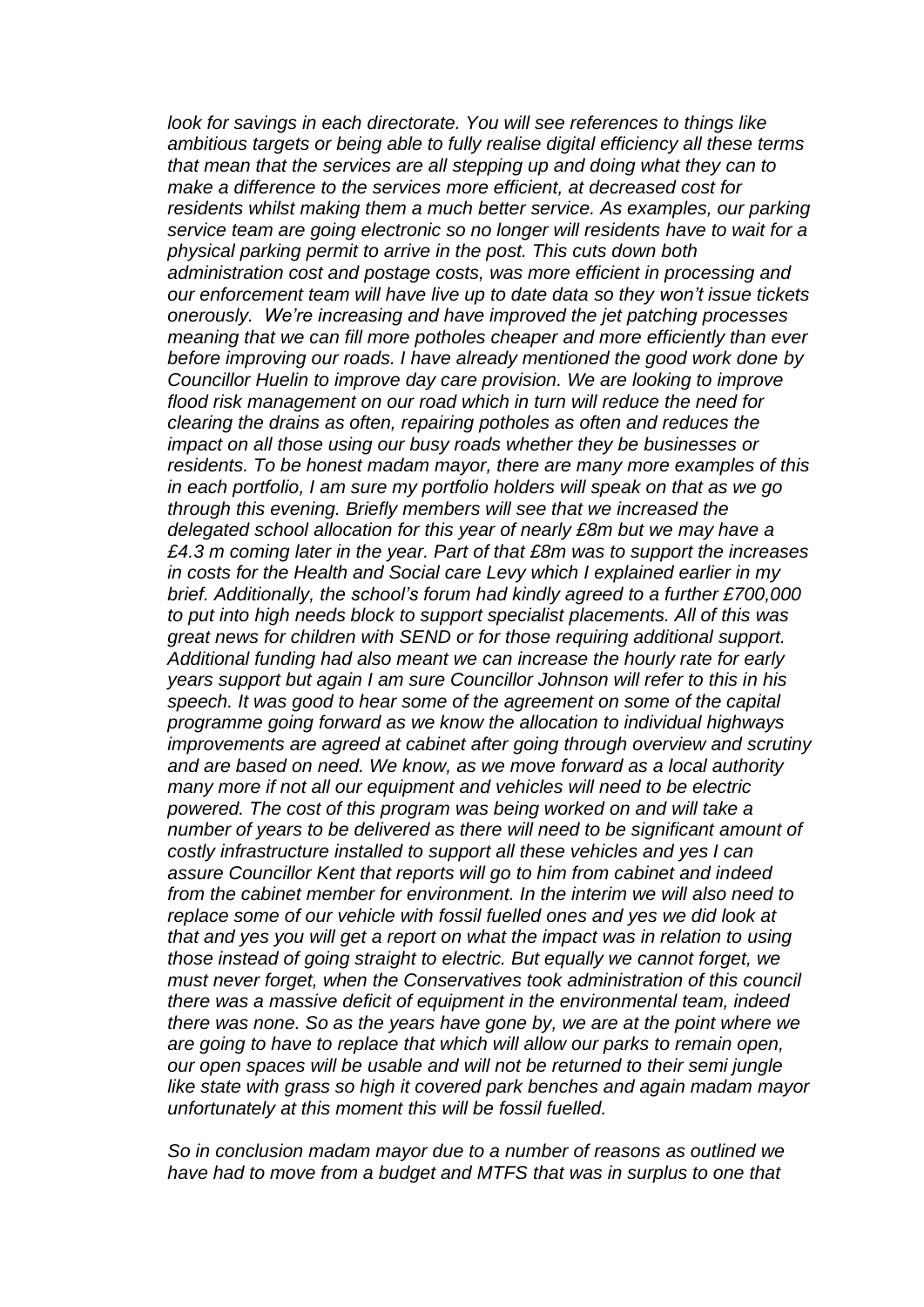*needs to be balanced moving forward. No longer can members be asking for more and more in their wards or not put viable alternatives towards savings or indeed the budget in flag waving attempts to curry favour with the electorate. We must come together and ensure we have the funding to support our most vulnerable, not just for this year but for future years. And as such I would ask that the chamber agrees to the budget was put forward with below inflation increase of 2.99% consisting of 1.99% for children's social care and 1% for adult social care.*

The Mayor then invited the Leader of the Opposition, Councillor J Kent, to respond and advised he had 15 minutes to do so.

#### *Councillor J Kent*

*Thank you madam mayor and I will endeavour to take 15 minutes as a ceiling, not a floor. We call this meeting the Budget Council meeting, but actually it's long since to be the budget-setting Council meeting. The task for Members this evening was to agree the level of council tax for the coming year and subsequent to that decision, to agree the overall budget envelope that Cabinet will have to work with for the year ahead, and as we do that we need to consider a number of things. For me, the first thing we have to look at was the impact that decisions we take have on our residents. After it all, it was them who will pay any council tax increase, it was them who rely on the services that we provide. We need to carefully consider the Section 151 Officer's Section 25 report and to look at whether the Medium Term Financial Strategy, and the savings that have been agreed by Cabinet, are actually deliverable. We need to consider the question that Councillor Coxshall posed at last months' Corporate Overview and Scrutiny Committee – 'can Thurrock Council actually survive?' I really don't think that we can keep on increasing council tax year on year at a time when our residents are facing a cost of living crisis. So, Thurrock Labour will be opposing a rise in council tax. An increase of 2.99% doesn't sound like much, but added to gas and electricity prices rising by 54%; the 10% National Insurance tax hike; petrol prices at record levels; inflation at a 30 year high; and stagnating wages, then it's clear that this increase maybe too much for some of our residents to bear. And I am disappointed that Cabinet didn't look to use the unexpected £2.5million funding that council received via the local government settlement in December last year. We would have used that windfall to deliver a one year council tax freeze. As it was, this latest increase comes on top of years' of hikes from this Conservative council. If this new rise goes through, as I'm sure it will, the increase in council tax since the Conservatives gained power will be 25%. By contrast the last Labour council froze bills almost every year. We're*  told that the whole increase will be ring-fenced for social care, and we all *know that we have to fix the social care crisis, and that we need to pay for that. But we were told last year, that last years' 3% increase in the social care precept would solve the problem. Then we were told that the 10% national Tory National Insurance tax hike would solve the problem. And now we're told that tonight's further 3% tax hike will help the problem. We all of us know that in reality, whilst this extra funding will help, the only sustainable solution was radical reform to the way that social care was delivered and radical reform to*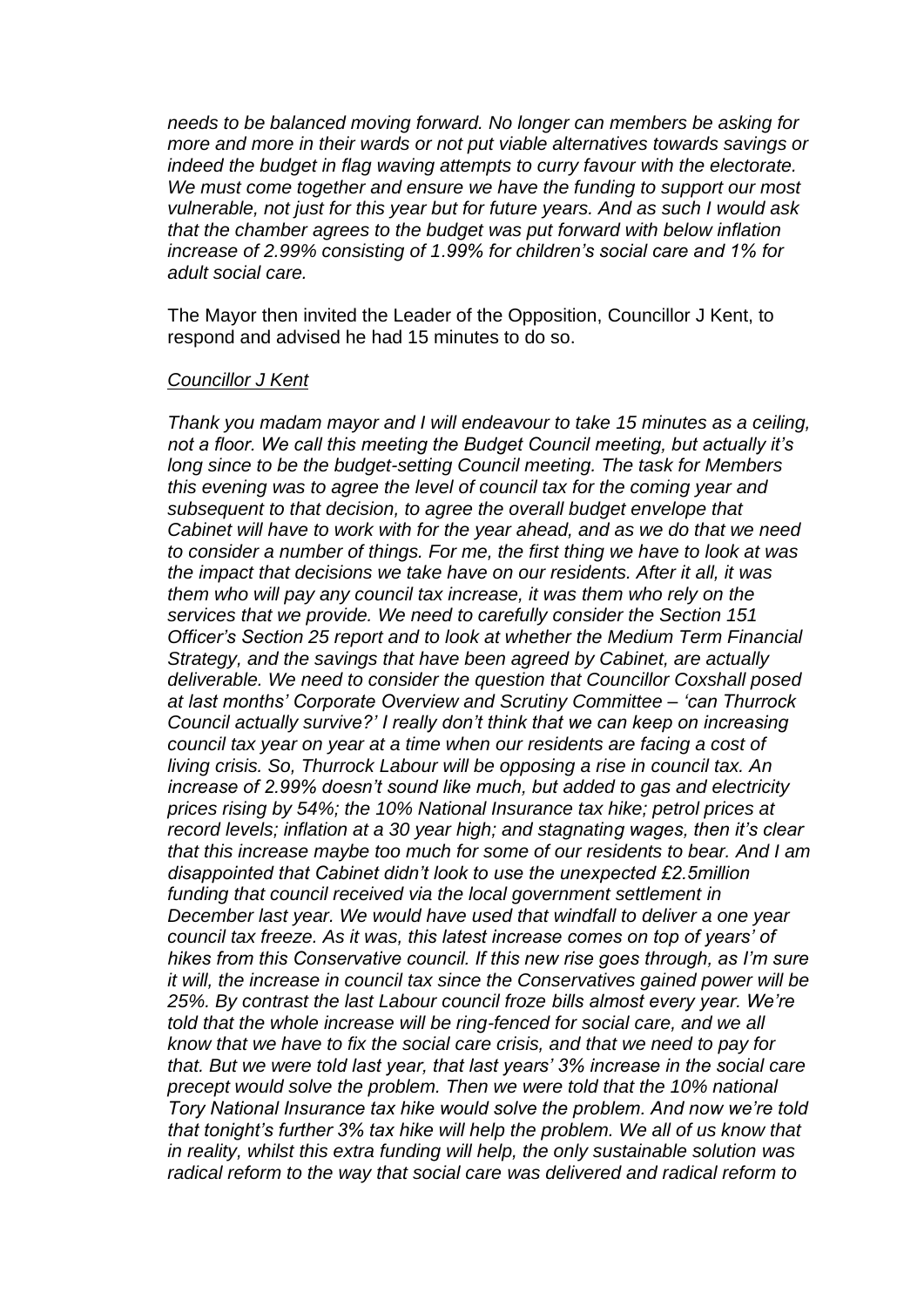*the way that social care was funded. The pressures in social care are well recognised and are documented in the Section 25 report, where the Section 151 Officer considers the budget to be robust, but recognises what he describes as "the ongoing and increasing pressures within both Adults and Children's Social Care".* 

*Madam mayor, I want to turn to the savings that Cabinet as agreed in order to present a balanced budget, and I think it's important that we all understand what a balanced budget was. What we're in effect being presented with here this evening was a spreadsheet that adds up. A balanced budget had not been delivered until the savings listed have actually been achieved, and I will give just one example. Cabinet had agreed to a cut of £150,000 in the Home to School Transport budget. The last Children's Overview and Scrutiny Committee was told that this year's Home to School Transport budget was overspent by £800,000. That's an £800,000 overspend on a budget of £1million. If you add the agreed saving to the overspend, you're looking to save £950,000 on this year's spend to make that budget. That leaves just £50,000 left to deliver all Home to School Transport. We all of us know that that was just not feasible. There are other budget lines that look to be aspirational: a saving of £400,000 by reviewing high cost supported living placements; raising another £500,000 by counter-fraud commercial income; and saving £1million on the cost of child social workers. I really do hope that those savings can be safely realised and will be watching these areas very carefully over the coming year. There are a number of savings that we simply don't agree with. Some are hidden, such as the threatened closure of the Thameside and Grangewaters, both being declared surplus to requirement by Cabinet back in July. We don't agree with the move to fortnightly bin collections; the imposition of parking charges at our parks and open spaces; and we don't agree with the decision to continue to keep the public away from the Council. There are areas of spending that appear to have escaped. For instance, the continued proliferation of highly paid council officers. So in 2017/18 there were five officers at this authority earning over £100,000; last year that had gone up to fifteen. Interestingly the average number of employees in a local authority receiving over £100,000 per annum was seven. In the same time the number of officers paid over £50,000 had risen from 119 to 226 – that's a 90% increase. And whilst there's been a recruitment freeze of sorts, there's been no such freeze on agency staff, with a spend there of over £10million last year, neither had there been any freeze on the cost of consultants with almost £3.5million being paid out there last year, and that doesn't include the cost of private contractors or project work or other different names for contractors. These are areas that really do need to be carefully examined before any established staff lose their jobs. Then beyond next year the Section 151 Officer warns us that "there was far less certainty over the following years. The deferment of pressures in the budget through the use of reserves and capital receipts along with other demand-led and inflationary increases result in a forecast deficit for the following two years of £14.3million and that history shows us that the required growth in Council's budget always exceeds the ability to raise finance through council tax, thus leading to pressures every year." Madam mayor that means that no sooner have we concluded this evening's meeting, Cabinet and officers will be looking at*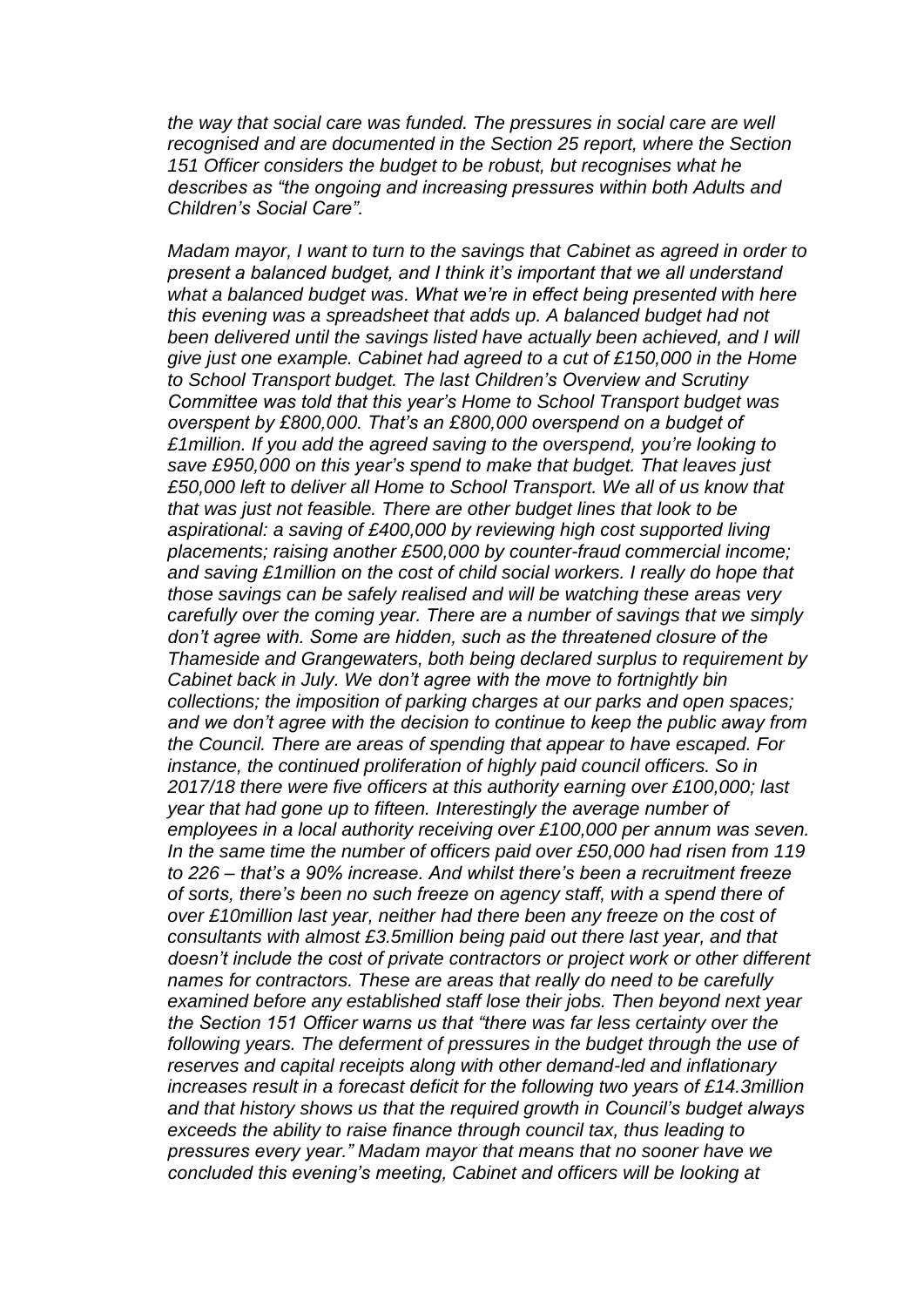*where they can find the resources to deliver balanced budgets over the medium term. And madam mayor I want to finish on a positive note – we all of us, Members anyway, live in Thurrock, we all have a stake in Thurrock and we all want Thurrock to be the best that it can be.* 

*And this leads me to Councillor Coxshall's question on whether Thurrock Council can survive, indeed whether it can thrive without fundamental change, and he had quite reasonably suggested working more closely with neighbouring authorities in a way that would help to add capacity in delivering our huge regeneration agenda; help with strategic planning; help to drive up skills; help to improve cross-authority transport links. Such an arrangement, and I think a while ago it would have been called a combined authority, would be well positioned to be for and to gain extra freedoms, ability, and funding from government, and I really do encourage the administration to explore all possibilities in this area. But I ask that they do so in an open and transparent way that involves all Members from an early stage. And madam mayor, whether or not there was mileage in such an approach, and I really do think there was, if we are to thrive as a local authority we have to embrace the dynamism and entrepreneurial spirit that exists across the communities of Thurrock. And I just want to give a couple of examples. We need to look at places like Hardie Park, a park where fifteen years ago was virtually a no-go zone. It was residents that got behind that park, it was residents that turned it round to such a degree that it's now one of the best-loved and well-used parks in Essex and they've done that with virtually no Council funding. Or if we look at Thurrock Lifestyle Solutions, and I declare my interest as an employee of TLS, a community interest company that was originally spun-out of the Council. They help people with disabilities, particularly learning disabilities, to live happy, healthy, independent lives. All directors of the business are service users and they deliver first-class services that are actually really good value. And there are many, many other small social enterprises delivering all kinds of services across Thurrock. They often deliver a very carefully tailored service at a very local level, in a way that local authorities just aren't able to do, and at a cost that local authorities just can't match. We would do well to engage more closely with them to see where we could work together, and we should look to create a fund to help some of them grow and to foster a huge expansion in a number of successful social entrepreneurs and social enterprises across the borough to help deliver services that are truly local. Madam mayor if we can do those things, I for one believe that Thurrock has a very bright future indeed.*

The Mayor invited Councillor Gledhill to respond to Councillor J Kent and advised he had 10 minutes to do so.

#### *Councillor Gledhill*

*Thank you madam mayor, I don't intend to take anywhere near the ten minutes, indeed I still feel that the Constitution was very poorly written. I get ten minutes to respond to the Leader of the Opposition, or indeed whoever sits or stands in this position gets ten minutes to respond to their response, yet only gets three minutes to respond to all other Councillors. However, it*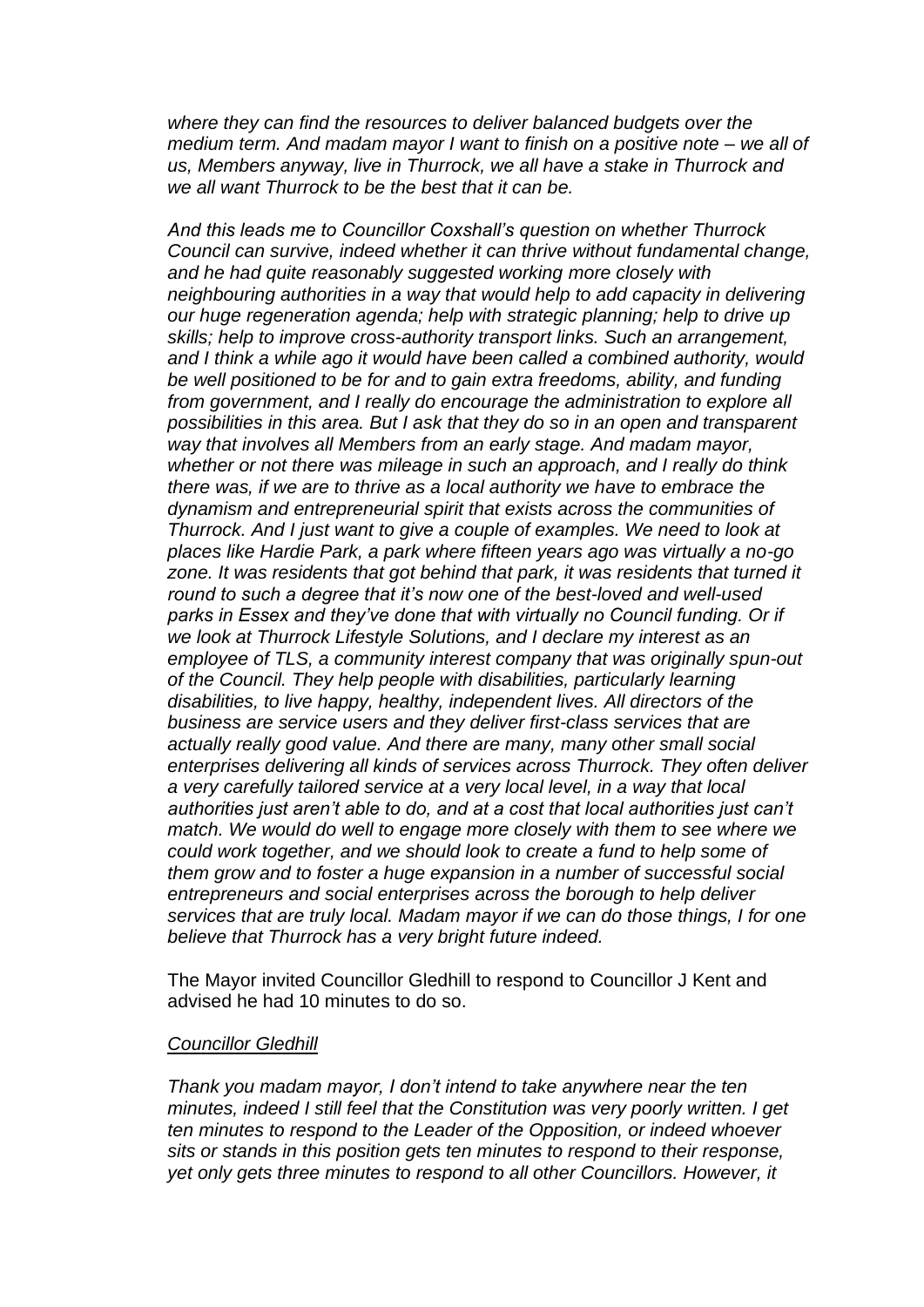*was what it was and I fully understand that whilst I would have normally asked that this evening, that would have been rejected by other Members. I can live with that. I'm not going to rehash the arguments that we've had about pay; I'm not going to rehash about the um, to pay the – was going to cost us an extra four point whatever it was on the council tax, we've had that discussion. We've had the discussion about the capital funding and everything else. I'm actually going to focus on the positives that Councillor Kent also picked up from this. Can we survive as a Council? Absolutely right, we do need to look at something bigger than Thurrock. As Councillor Kent quite rightly said, the work on combined authorities at the moment, my excellent colleague Councillor Coxshall sits on ASELA as part of the regeneration portfolio that he had and that will also include that aspect. They've recently gone, at last, to public meetings where everyone can see the decisions being made, and yes number one it's a requirement for us in law to be open with elected Members as we go down the route, but equally we need to know what that routes going to be rather than saying oh we could do this, could do that, could do something else, and it being a whole mishmash and we end up with another two hours of argument as to which one have and get into nowhere, you know wherever the administration wishes to go. It would be the right thing to look at that. It's not just a conversation that we can have. We cannot just say that we would like to park our tanks on insert name of another local authority – it's not how it works. There needs to be collaborative agreement between Essex County Council and all of our direct neighbours, or indeed, well it doesn't apply so much to London because the old regulations prevented that. It would only be until we get to Southend that it could be one council making the decisions, at the moment it would have to be Essex County Council and indeed the districts. And I really hope, that I know that Councillor Coxshall had a meeting today with the Leader of Essex and discussed exactly that, and it does seem to be a bit of an appetite to actually think what was best, not just for Thurrock, not just for Essex as the county of, but also all of the districts within. So, hopefully as we move forward on that we can bring much better updates to the Chamber.* 

*And also I support him hugely on the use of third sector and indeed local enterprises. These are the lifeblood, and were the lifeblood, of the Covid response. They could get to people much quicker than we could even get our gears into action at the local authority. We've praised them enough and we will continue to work with and praise them. Some the services they provide would cost us a huge amount. I know before I became a Councillor, and indeed shortly after, there was a discussion that actually local authorities shouldn't be service providers, but should be those that just initiate other services that we provided for residents. And that really was still a model that I think would work better than some of the things we do. We are very cumbersome sometimes as a local authority, nut just Thurrock but I mean the whole of local authorities and the way we provide services. So, we do really need to think different. Does that require a pot of money, you know that's actually a really good idea. Where we get that money from was a different question. I know Councillor Huelin has already working with the third sector on a regular basis to see what can be provided, indeed the food delivery service that was had, and has now been expanded out, I'm sure she'll speak on that*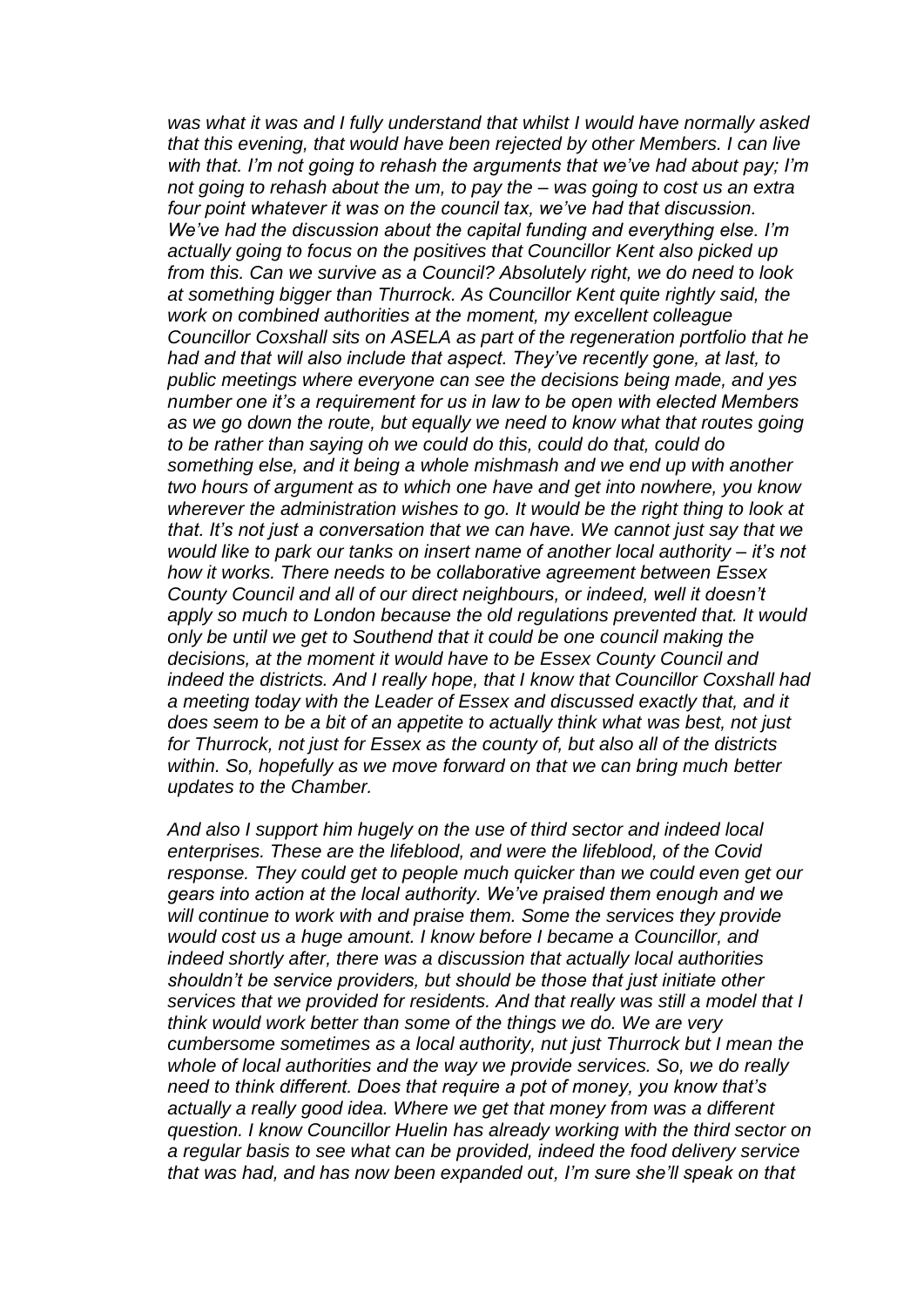*as she goes through this evening. So, this does work, but when we've got things like temporary staff, and I've forgotten how many times I've had to stand up and say this, too many temporary staff, irrespective of whether or not I was Portfolio Holder, Leader, Leader of the Opposition, Deputy Leader of the Opposition, too many. Yes, and do you know what, if we can put all of those temporary staff, social workers for instance, if we could start achieving that saving of £1million on social workers, because a lot of that was for temporary staff at extra costs. Now I'm not going to say – I'm not going to sit here and say – or stand here and just keep going backwards and forwards, but now wherever there was this we need more services, we need to provide more, we need to do more, we need to do this, we need to do that, it comes at a cost. If they're not coming forward with any viable alternatives, the only other place that this can go was in the residents' pocket. And I'm sorry, even at 2.99% it's difficult. That was going solely towards Adult and Children's Social Care, our most vulnerable. We will not put votes before the vulnerable and what I hope was that no one in this Chamber will. However, it would appear that some in the Chamber tonight will vote against this budget. So, with that madam mayor I will allow everybody else to have their say, and I'm sure everybody will love to have their say. Thank you.* 

The Mayor asked Members for any questions.

Councillor Byrne stated he would struggle to vote in favour of this budget as he felt it had been very unfair on SS17 to ask residents to pay more for adult social care when they would be receiving less of a service by shutting down their adult care centre.

Councillor Coxshall referred to the 12 major projects and the eight Towns Fund projects that the regeneration team were working on in Thurrock. With the private sector making huge investments into the borough, Thurrock was a small authority but was now the largest regeneration zone in the UK and in Europe. It had been recognised there had been some issues and difficulties but had expanded the regeneration team with the recruitment of a new Assistant Director to deliver those projects on time and residents would see the benefits of those.

Councillor Huelin stated that adult social care could not be micro-budgeted, this service met the needs of the most vulnerable. During the Covid pandemic adult social care money had been targeted for those services and thanked officers and front-line staff for their work. How the effects of Covid had on adult social care and to look for efficiencies, to attract quality staff into the wellbeing teams, continue to help the NHS with care, continued to work with NHS community partners, the better care fund, with the volunteer sector and to continue to work on transformation.

Councillor Ralph welcomed the budget that was dramatically needed by the adult and children's social care services. Councillor Ralph stated he was against Hardy Park being used as a flag waving exercise.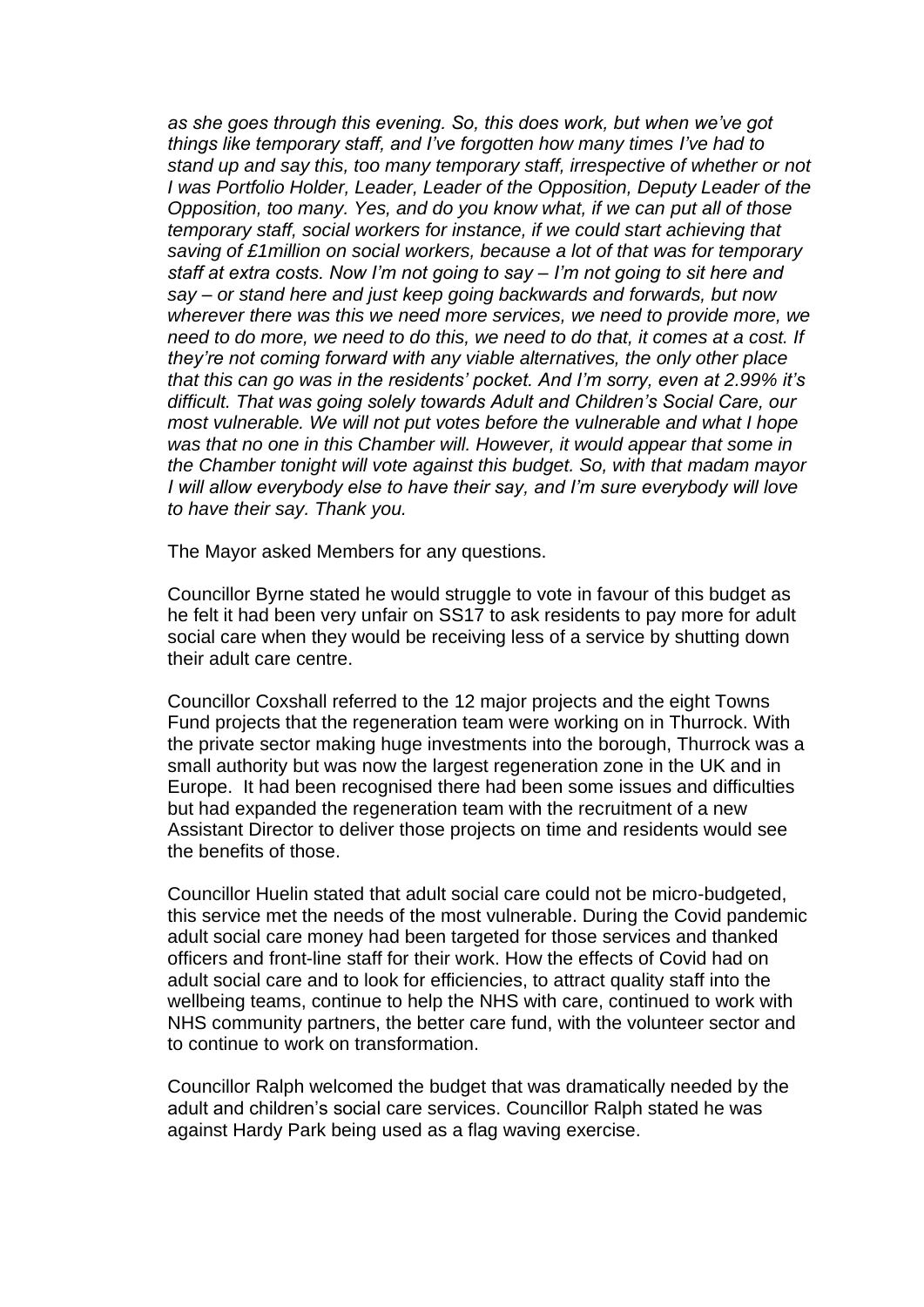Councillor Johnson stated the budget had been ring-fenced for those most vulnerable in Thurrock to ensure that services were delivered in the most important areas. The increase in budget into the children's social care would enable those best services and care to be provided. Councillor Johnson gave thanks to the finance team, Councillor Hebb and the Leader.

#### *Councillor Pothecary left the meeting at 8.52pm.*

Councillor Mayes stated the Labour group were choosing votes over the most vulnerable, but the Council must put residents first and urged all Labour members to reconsider and vote in favour of the budget.

Councillor Snell stated the budget had been ring-fenced for those adult and children's social care services that needed that money now. There was a huge problem which was likely to get worse before it got better which was having an impact on children in schools and residents need that help now.

Councillor Jefferies stated the budget had been ring-fenced for adult and children's social care and as portfolio holder for environment he stated it was thanks to this Administration the right equipment had been purchased, trees had been planted, new fleet vehicles had been purchased and an increase in recycling had been seen. Councillor Jefferies stated his support for the budget as those most vulnerable deserved it.

Councillor Redsell stated the pandemic was not over yet and that the work of officers and members needed to be recognised and to look after the elderly and those who had suffered through the pandemic. Councillor Redsell stated her support for the budget especially for the adult and children's social care.

Councillor Holloway rebuffed the constant accusation that when Labour were in administration they had sold off all the environment equipment so sought some data from a freedom of information request. This data was that in 2014, five machines were sold, at least one had expired in 2015, none had been sold in 2016 and when the Conversative party got into power in 2017 they had sold 10.

Councillor Little corrected Councillor Holloway's comment that the equipment had never been serviced nor had it worked. Councillor Little stated she would be supporting the work being undertaken with the adult social care and children's social care as those services were needed. That children were the future and needed to be looked after.

Councillor Hebb referred to the local Government settlement and stated this had been used and had reduced the pressure of the budget this year. Referred to the Section 25 statement and the question had been asked whether Thurrock Council could survive which had been a genuine question around how an authority like Thurrock could continue to operate and the truth was there needed to be changes and the pressures on the Council were real. This was a social care budget and there was a choice to be made, a question of conscious to either provide an injection of funding into social care or not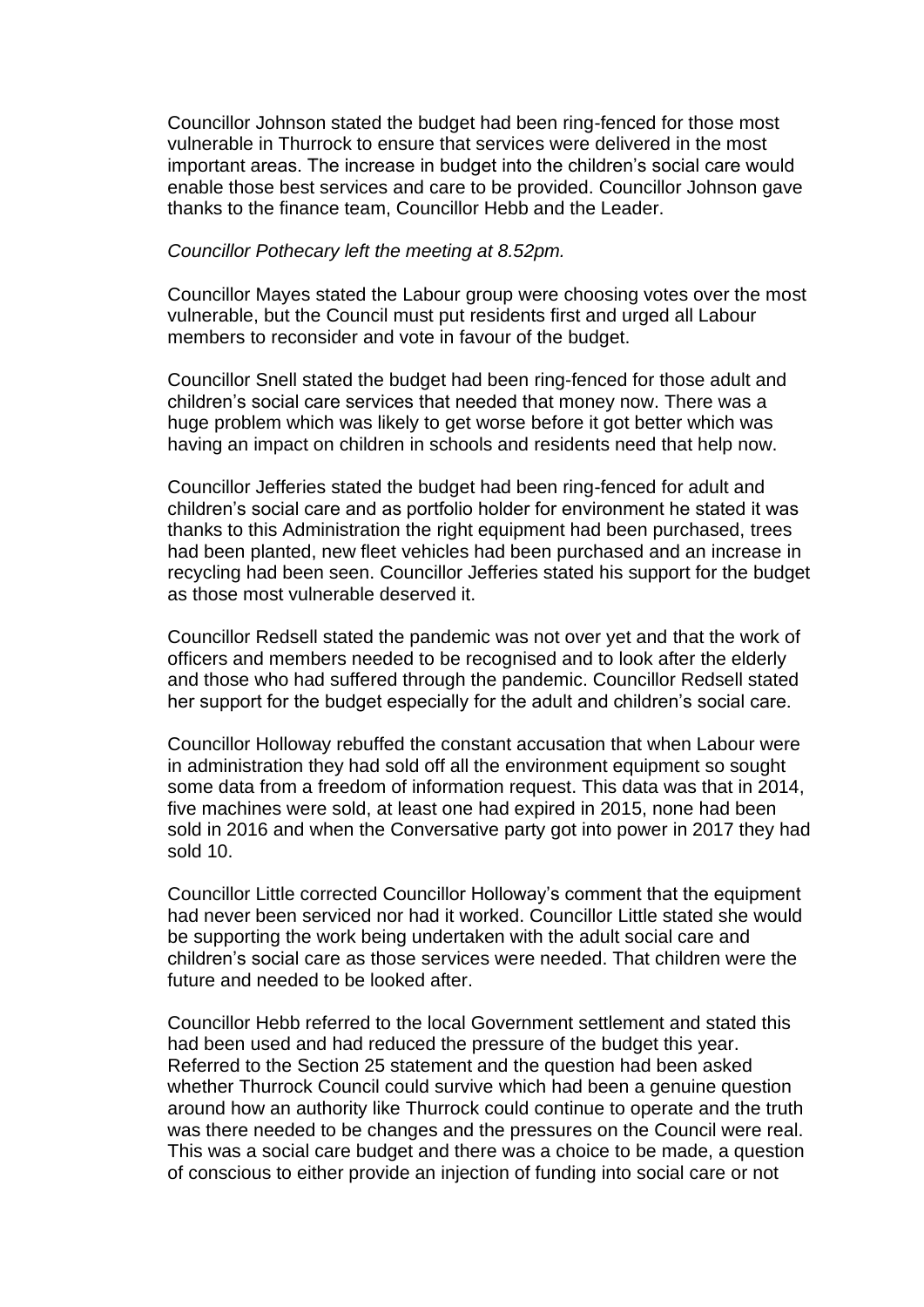too. The proposals were 2% under inflation and ring-fenced for adult and children's social care. That support was available for those in need of help through the Local Council Tax Support scheme.

Councillor Maney commented that the silence from across the floor could be seen as rejection, Labour members did not seem to believe in themselves anymore and that nobody had challenged the report. The proposals were fair and would protect the most vulnerable.

Councillor Gledhill stated that as part of the portfolio for housing, Councillor Spillman was doing his bit on savings through his portfolio but also with the impact of the homelessness strategy which had been introduced and had a direct impact on the amount of council tax used to support those who were homeless. Councillor Gledhill stated that all cabinet portfolios were helping to reduce the cost burden across the council tax and to improve service. Councillor Gledhill reminded members that this budget was about adult and children's social care and the local council tax scheme support had not been reduced. Councillor Gledhill moved that the general fund proposals as outlined in the report be put to the chamber.

The Mayor moved to the recommendations.

A non-recorded vote took place on recommendation 1.1. Whereupon the Mayor declared recommendation 1.1 be carried.

A recorded vote took place on recommendation 1.2 the result of which was:

For: Councillors Qaisar Abbas, Abbie Akinbohun, Alex Anderson, Gary Byrne, Adam Carter, Colin Churchman, Gary Collins, Mark Coxshall, Jack Duffin, Robert Gledhill, James Halden, Shane Hebb, Deborah Huelin, Andrew Jefferies, Barry Johnson, Tom Kelly, Susan Little, Ben Maney, Fraser Massey, Allen Mayes, Augustine Ononaji, Maureen Pearce, Terry Piccolo, Georgette Polley, Shane Ralph, Joycelyn Redsell, Sue Sammons, Jennifer Smith and Graham Snell (29)

Against: Councillors Daniel Chukwu, Tony Fish, Mike Fletcher, Victoria Holloway, Cathy Kent, John Kent, Martin Kerin, Steve Liddiard, Sara Muldowney, Bukky Okunade, Kairen Raper, Sue Shinnick, Lee Watson and Lynn Worrall (14)

Abstain: (0)

Whereupon the Mayor declared recommendation 1.2 be carried.

A recorded vote took place on recommendation 1.3 the result of which was:

For: Councillors Qaisar Abbas, Abbie Akinbohun, Alex Anderson, Adam Carter, Colin Churchman, Gary Collins, Mark Coxshall, Jack Duffin, Robert Gledhill, James Halden, Shane Hebb, Deborah Huelin, Andrew Jefferies, Barry Johnson, Tom Kelly, Susan Little, Ben Maney,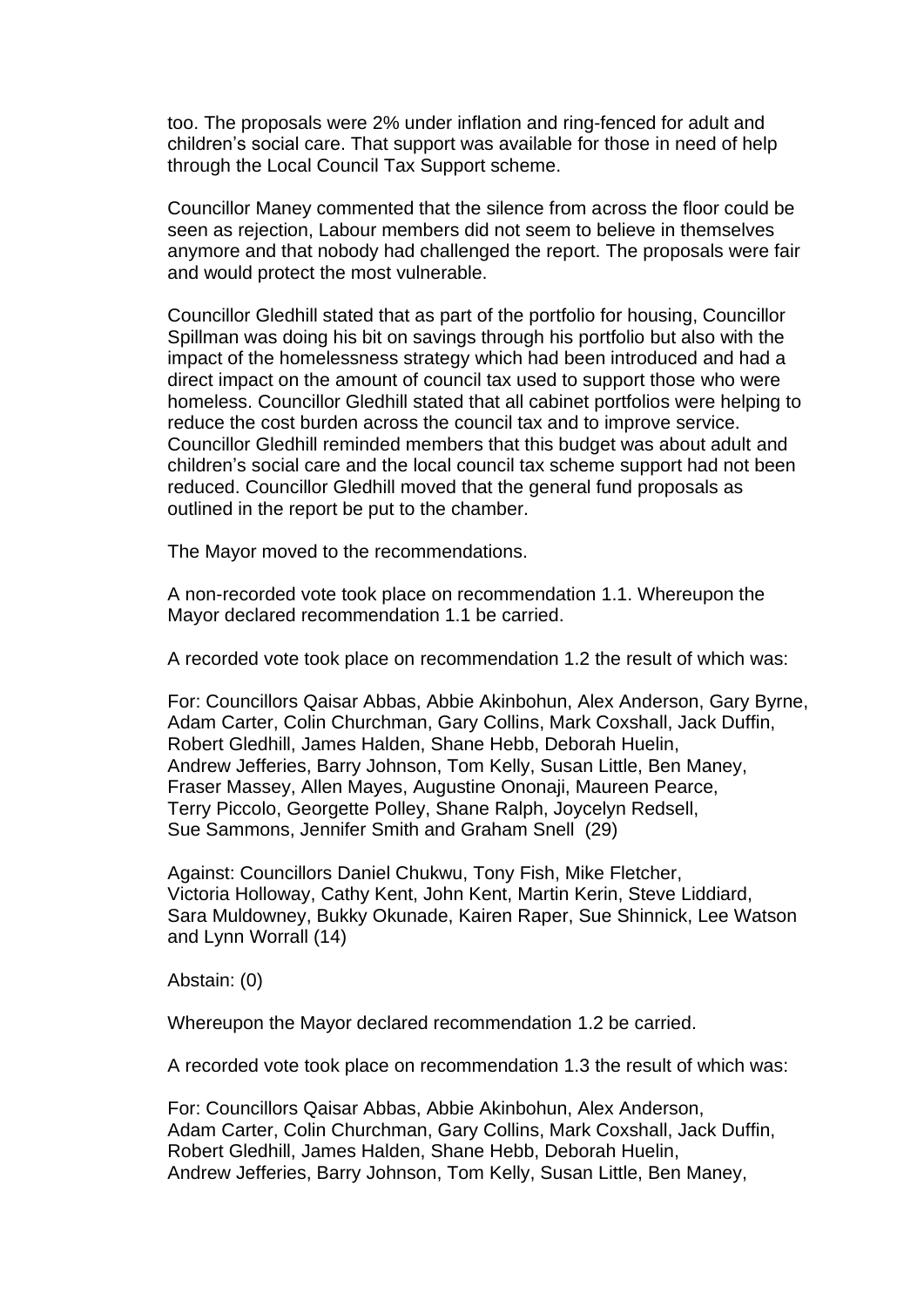Fraser Massey, Allen Mayes, Augustine Ononaji, Maureen Pearce, Terry Piccolo, Georgette Polley, Shane Ralph, Joycelyn Redsell, Sue Sammons, Jennifer Smith, and Graham Snell (28)

Against: Councillors Gary Byrne, Daniel Chukwu, Tony Fish, Mike Fletcher, Victoria Holloway, Cathy Kent, John Kent, Martin Kerin, Steve Liddiard, Sara Muldowney, Bukky Okunade, Kairen Raper, Sue Shinnick, Lee Watson and Lynn Worrall (15)

Abstain: (0)

Whereupon the Mayor declared recommendation 1.3 be carried.

A non-recorded vote took place on recommendations 1.4, 1.5 and 1.6. Whereupon the Mayor declared recommendations 1.4, 1.5 and 1.6 be carried.

Finally, a recorded en-bloc vote took place on recommendations 1.7 to 1.12 the result of which was:

For: Councillors Qaisar Abbas, Abbie Akinbohun, Alex Anderson, Adam Carter, Daniel Chukwu, Colin Churchman, Gary Collins, Mark Coxshall, Jack Duffin, Tony Fish, Mike Fletcher, Robert Gledhill, James Halden, Shane Hebb, Victoria Holloway, Deborah Huelin, Andrew Jefferies, Barry Johnson, Tom Kelly, Cathy Kent, John Kent, Martin Kerin, Steve Liddiard, Susan Little, Ben Maney, Fraser Massey, Allen Mayes, Sara Muldowney, Bukky Okunade, Augustine Ononaji, Maureen Pearce, Terry Piccolo, Georgette Polley, Shane Ralph, Kairen Raper, Joycelyn Redsell, Sue Sammons, Sue Shinnick, Jennifer Smith, Graham Snell, Lee Watson and Lynn Worrall (42)

Against: Councillor Gary Byrne (1)

Abstain: (0)

Whereupon the Mayor declared recommendations 1.7 to 1.12 be carried.

# **RESOLVED**

**That the Council:**

- **1. Considered and acknowledged the Section 151 Officer's (Corporate Director of Resources and Place Delivery's) s25 report on the robustness of the proposed budget and the adequacy of the Council's reserves, as set out in Appendix 1, including the conditions upon which the following recommendations are made.**
- **2. Agreed a 1.99% council tax increase; ring-fenced to meet the increasing costs and demands of Children's social care services and to move the council towards greater financial sustainability for the medium to longer term.**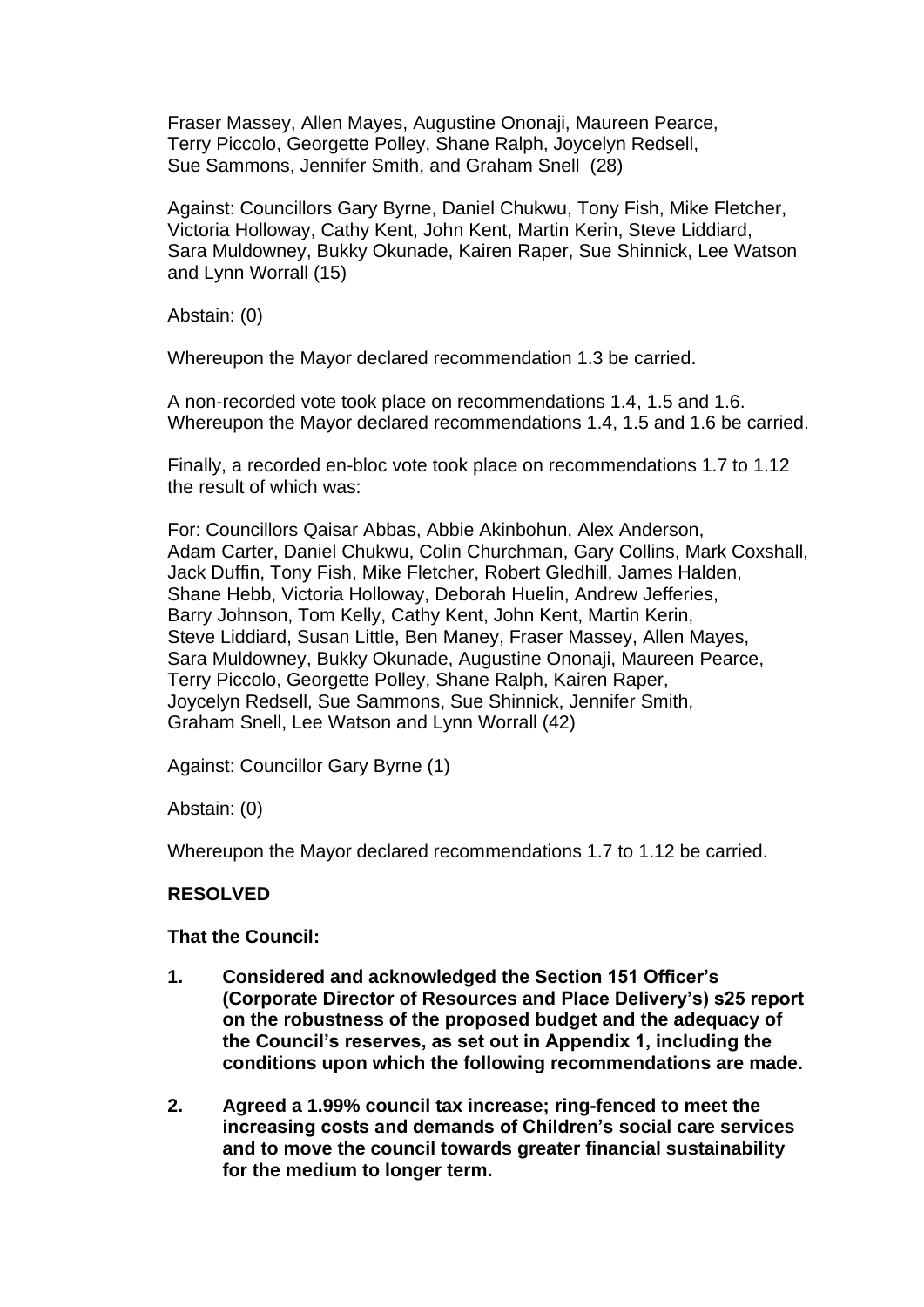- **3. Agreed a 1% council tax increase towards the cost of Adult Social Care.**
- **4. Agreed the use of capital receipts for transformational purposes as set out in paragraphs 6.29 to 6.34.**
- **5. Approved the new General Fund capital proposals, as set out in section 9 and Appendix 6.**
- **6. Delegated to Cabinet the ability to agree schemes (a) where it can be evidenced that there was a spend to save opportunity and (b) that use any unbudgeted contributions from third parties, including those by way of grants or developers' contributions, and these be deemed as part of the capital programme.**

# **Statutory Council Tax Resolution**

*(Members should note that these recommendations are a result of the previous recommendations above and can be agreed as written or as amended by any changes agreed to those above).*

- **7. Calculated that the council tax requirement for the Council's own purposes for 2022/23 was £74,451,167 as set out in the table at paragraph 6.2 of this report.**
- **8. That the following amounts be calculated for the year 2022/23 in accordance with Sections 31 to 36 of the Act:**
	- **(a) £334,475,361 being the aggregate of the amounts which the Council estimates for the items set out in Section 31A (2) of the Act. (Note this figure excludes the Academy Recoupment element of the Dedicated Schools Grant).**
	- **(b) £260,024,194 being the aggregate of the amounts which the Council estimates for the items set out in Section 31A (3) of the Act. (Note this figure excludes the Academy Recoupment element of the Dedicated Schools Grant).**
	- **(c) £74,451,167 being the amount by which the aggregate at 1.8(a) above exceeds the aggregate at 1.8(b) above, calculated by the Council in accordance with Section 31A(4) of the Act as its council tax requirement for the year. (Item R in the formula in Section 31B of the Act).**
	- **(d) £1,441.26 being the amount at 1.8(c) above (Item R), all divided by Item T (Council Tax Base of 51,657), calculated by the Council, in accordance with Section 31B of the Act, as the basic amount of its council tax for the year (including Parish precepts).**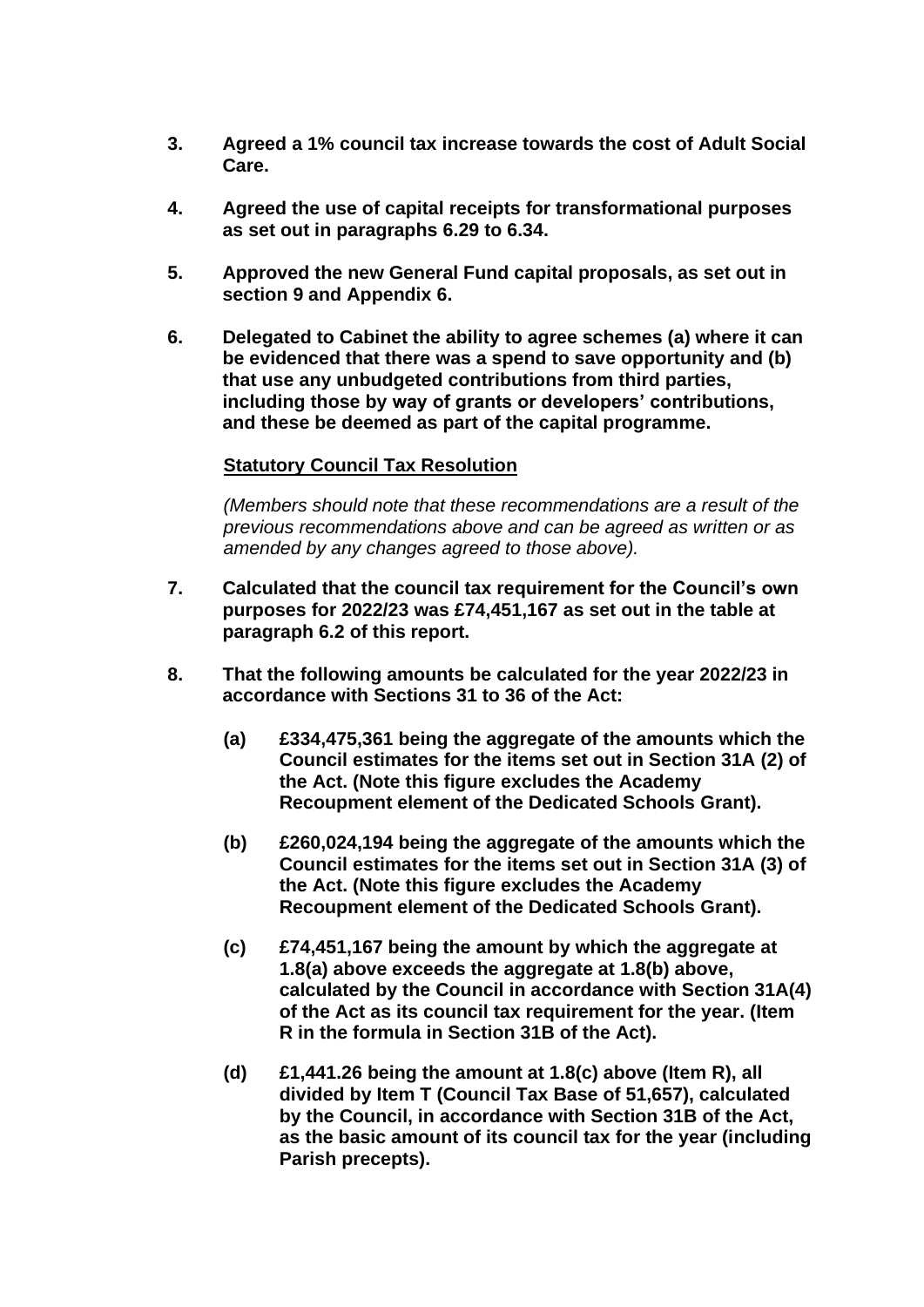- **(e) £0 being the aggregate amount of all special items (Parish precepts) referred to in Section 34(1) of the Act.**
- **(f) £1,441.26 being the amount at (d) above less the result given by dividing the amount at (e) above by Item T, calculated by the Council, in accordance with Section 34(2) of the Act, as the basic amount of its council tax for the year for dwellings in those parts of its area to which no Parish precept relates.**
- **9. Noted that the Essex Police, Fire and Crime Commissioner had issued precepts to the Council in respect of Essex Police and Essex County Fire and Rescue Service in accordance with Section 40 of the Local Government Finance Act 1992 for each category of dwellings in the Council's area as indicated in the tables below.**
- **10. That the Council, in accordance with Sections 30 and 36 of the Local Government Finance Act 1992, hereby sets the aggregate amounts shown in the tables below as the amounts of council tax for 2022/23 for each part of its area and for each of the categories of dwellings.**

# **2022/23 COUNCIL TAX FOR THURROCK PURPOSES EXCLUDING ESSEX FIRE AUTHORITY AND ESSEX POLICE AUTHORITY**

| <b>Amounts for the Valuation Bands for 2022/23</b> |  |  |                                                                              |  |  |  |  |  |
|----------------------------------------------------|--|--|------------------------------------------------------------------------------|--|--|--|--|--|
|                                                    |  |  |                                                                              |  |  |  |  |  |
|                                                    |  |  |                                                                              |  |  |  |  |  |
| 960.84                                             |  |  | $1,120.98$   1,281.12   1,441.26   1,761.54   2,081.82   2,402.10   2,882.52 |  |  |  |  |  |

**11. Noted that for the year 2022/23 Essex Police, Fire and Crime Commissioner Fire and Rescue Authority had stated the following amounts in precept issued to the Council in respect of Essex Police for each of the categories of dwellings as follows:**

| <b>Amounts for the Valuation Bands for 2022/23</b> |  |                                            |  |  |  |        |        |
|----------------------------------------------------|--|--------------------------------------------|--|--|--|--------|--------|
|                                                    |  |                                            |  |  |  |        |        |
|                                                    |  |                                            |  |  |  |        |        |
| 145.68                                             |  | 169.96   194.24   218.52   267.08   315.64 |  |  |  | 364.20 | 437.04 |

**12. Noted that for the year 2022/23 Essex Police, Fire and Crime Commissioner Fire and Rescue Authority had stated the following amounts in precept issued to the Council in respect of Essex County Fire and Rescue Service for each of the categories of dwellings as follows:** 

| Amounts for the Valuation Bands for 2022/23 |       |       |       |       |        |        |        |
|---------------------------------------------|-------|-------|-------|-------|--------|--------|--------|
|                                             |       |       |       |       |        |        |        |
|                                             |       |       |       |       |        |        |        |
| 50.22                                       | 58.59 | 66.96 | 75.33 | 92.07 | 108.81 | 125.55 | 150.66 |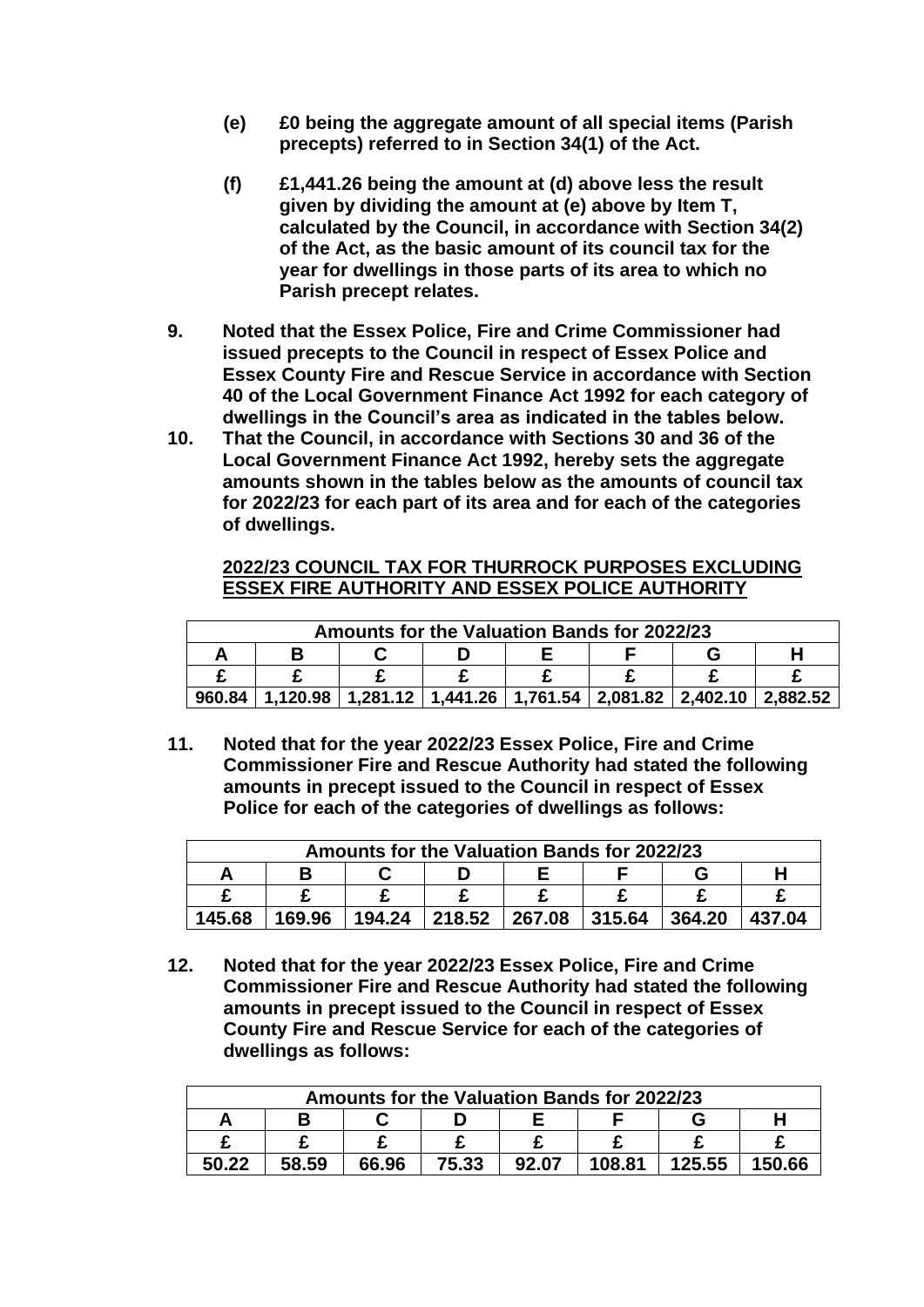# **2022/23 COUNCIL TAX (INCLUDING FIRE AND POLICE AUTHORITY PRECEPTS)**

| <b>Amounts for the Valuation Bands for 2022/23</b> |  |  |  |  |                                                                                          |  |  |
|----------------------------------------------------|--|--|--|--|------------------------------------------------------------------------------------------|--|--|
|                                                    |  |  |  |  |                                                                                          |  |  |
|                                                    |  |  |  |  |                                                                                          |  |  |
| 1.156.74                                           |  |  |  |  | $1,349.53$   $1,542.32$   $1,735.11$   $2,120.69$   $2,506.27$   $2,891.85$   $3,470.22$ |  |  |

### **117. Questions from Members**

The Mayor informed the Chamber that no questions to the Leader had been received and ten questions to Cabinet Members. Those questions not heard would receive a written response.

A copy of the transcript of questions and answers can be found at Appendix A to these minutes.

*At 9.10pm, Councillor J Kent referred to paragraph 16.1 of the Council procedures and rules to suspend standing orders. The Mayor called a vote to which the clear majority of Members voted against.*

# **118. Reports from Members representing the Council on Outside Bodies**

This item fell.

### **119. Minutes of Committees**

This item fell.

# **120. Update on motions resolved at Council during the previous year**

This item fell.

# **121. Motion submitted by Councillor Redsell**

The Motion, as printed in the agenda was proposed by Councillor Redsell. The Motion read as follows:

*Irresponsible riders of motorbikes and other similar vehicles misusing public and private land are putting our resident's lives and wellbeing at risk. I call on the relevant authority to implement a borough wide PSPO to prevent the unlawful use of these vehicles where the residents have lawful access. This will help protect residents across Thurrock and also make it easier for the Police and Council to take action.*

Councillor Redsell presented the motion by stating that irresponsible riders of motorbikes and other similar vehicles misusing public and private land were putting the lives and the wellbeing of residents at risk. The motion was to implement a borough wide PSPO to prevent the unlawful use of these